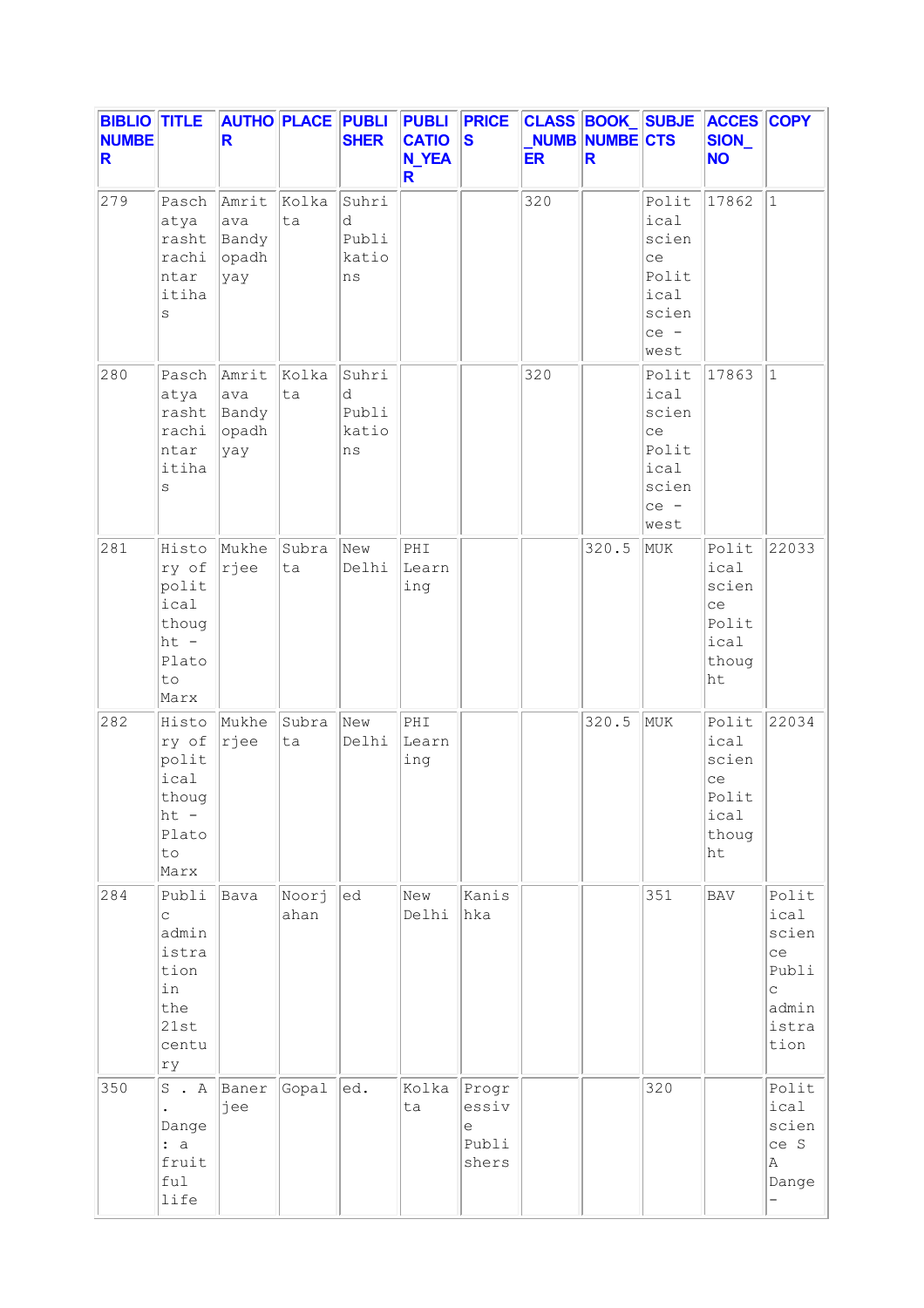|      |                                                         |                                            |              |                                                      |  |             |            |                              |      | Biogr<br>aphy |
|------|---------------------------------------------------------|--------------------------------------------|--------------|------------------------------------------------------|--|-------------|------------|------------------------------|------|---------------|
| 5423 | Risht<br>robig<br>yan                                   | Satya<br>Sadha<br>n<br>Chakr<br>obart<br>У | Calcu<br>tta | Sribh<br>umi<br>Publi<br>catio<br>n Co.              |  | 320         | <b>CHA</b> | Polit<br>ical<br>scien<br>ce | 5008 | $\mathbf{1}$  |
| 5424 | Risht<br>robig<br>yan                                   | Satya<br>Sadha<br>n<br>Chakr<br>obart<br>У | Calcu<br>tta | Sribh<br>umi<br>Publi<br>catio<br>n Co.              |  | 320         | CHA        | Polit<br>ical<br>scien<br>ce | 5009 | $\mathbf{1}$  |
| 5425 | Sasha<br>n<br>babos<br>tha                              | Arun<br>Kumar<br>Sen                       | Calcu<br>tta | New<br>Centr<br>a <sub>1</sub><br>Book<br>Agenc<br>У |  | 320         | SEN        | Polit<br>ical<br>scien<br>ce | 5010 | $\mathbf{1}$  |
| 5426 | Sasha<br>n<br>babos<br>tha                              | Arun<br>Kumar<br>Sen                       | Calcu<br>tta | New<br>Centr<br>a <sub>1</sub><br>Book<br>Agenc<br>У |  | 320         | SEN        | Polit<br>ical<br>scien<br>ce | 5011 | $\mathbf{1}$  |
| 5427 | Bhara<br>tar<br>sasha<br>n<br>babos<br>tha              | Arun<br>Kumar<br>Sen                       | Calcu<br>tta | New<br>Centr<br>a1<br>Book<br>Agenc<br>У             |  | 320.9<br>54 | SEN        | Polit<br>ical<br>scien<br>ce | 5012 | $\mathbf{1}$  |
| 5428 | Bhara<br>tar<br>sasha<br>n<br>babos<br>tha              | Arun<br>Kumar<br>Sen                       | Calcu<br>tta | New<br>Centr<br>al<br>Book<br>Agenc<br>У             |  | 320.9<br>54 | SEN        | Polit<br>ical<br>scien<br>ce | 5013 | $\mathbf{1}$  |
| 5429 | Bhara<br>tar<br>sasha<br>n<br>babos<br>tha              | Arun<br>Kumar<br>Sen                       | Calcu<br>tta | New<br>Centr<br>al<br>Book<br>Agenc<br>У             |  | 320.9<br>54 | SEN        | Polit<br>ical<br>scien<br>ce | 5014 | $\mathbf{1}$  |
| 5430 | Bhara<br>tar<br>sasha<br>n<br>babos<br>tha              | Arun<br>Kumar<br>Sen                       | Calcu<br>tta | New<br>Centr<br>al<br>Book<br>Agenc<br>У             |  | 320.9<br>54 | SEN        | Polit<br>ical<br>scien<br>ce | 5015 | $\mathbf{1}$  |
| 5440 | Nirba<br>chito<br>adhun<br>ik<br>sasha<br>nbabo<br>stha | Satya<br>Sadha<br>n<br>Chakr<br>abort<br>У | Calcu<br>tta | Sribh<br>umi<br>Publi<br>shing<br>$\circ$ .          |  | 320.5       | $\rm CHA$  | Polit<br>ical<br>scien<br>ce | 5025 | $\mathbf{1}$  |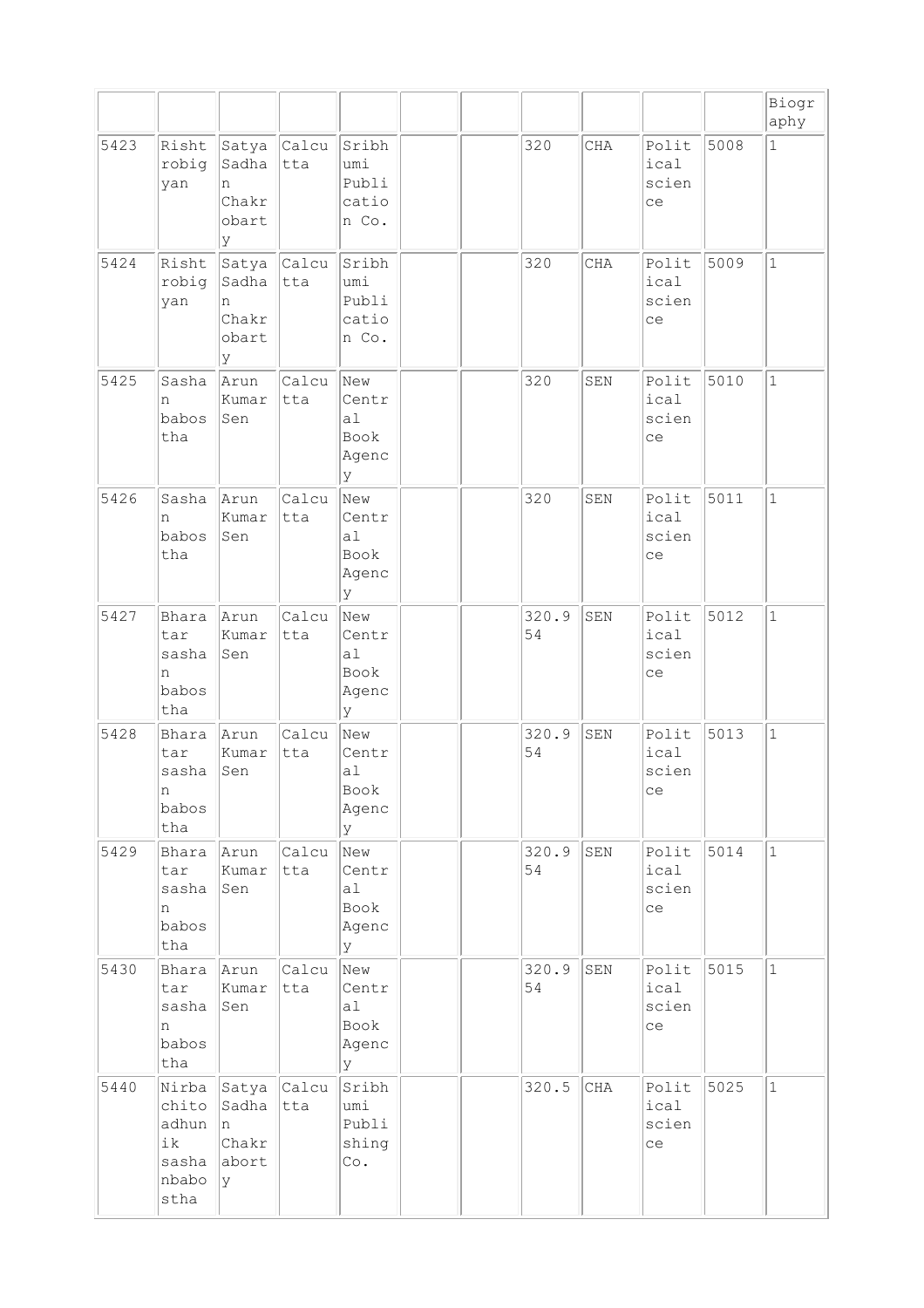|       | (2nd)<br>paper                                                            |                                               |              |                                       |  |       |            |                               |       |              |
|-------|---------------------------------------------------------------------------|-----------------------------------------------|--------------|---------------------------------------|--|-------|------------|-------------------------------|-------|--------------|
| 5441  | Nirba<br>chito<br>adhun<br>ik<br>sasha<br>nbabo<br>stha<br>(2nd)<br>paper | Satya<br>Sadha<br>In.<br>Chakr<br>abort<br>Ιy | Calcu<br>tta | Sribh<br>umi<br>Publi<br>shing<br>Co. |  | 320.5 | CHA        | Polit<br>ical<br>scien<br>ce  | 5026  | $\mathbf{1}$ |
| 16060 | Rasht<br>rachi<br>ntar<br>dhara                                           | Debas<br>ish<br>Chakr<br>abort<br>y.          |              |                                       |  | 320   | <b>CHA</b> | Polit<br>ical<br>scien<br>ce. | 16546 | $\mathbf{1}$ |
| 17266 | Bhara<br>tiya<br>rasht<br>radar<br>shan                                   | Anadi<br>Kumar<br>Mahap<br>atra               | Kolka<br>lta | Suhri<br>d<br>Publi<br>katio<br>ns    |  | 320   |            | Polit<br>ical<br>scien<br>ce  | India | 17843        |
| 17267 | Bhara<br>tiya<br>rasht<br>radar<br>shan                                   | Anadi<br>Kumar<br>Mahap<br>atra               | Kolka<br> ta | Suhri<br>d<br>Publi<br>katio<br>ns    |  | 320   |            | Polit<br>ical<br>scien<br>ce  | India | 17844        |
| 17268 | Adhun<br>ik<br>rasht<br>rabij<br>nan                                      | Anadi<br>Kumar<br>Mahap<br>atra               | Kolka<br>ta  | Suhri<br>d<br>Publi<br>katio<br>ns    |  | 320   |            | Polit<br>ical<br>scien<br>ce  | 17847 | $\mathbf{1}$ |
| 17269 | Adhun<br>ik<br>rasht<br>rabij<br>nan                                      | Anadi<br>Kumar<br>Mahap<br>atra               | Kolka<br>ta  | Suhri<br>d<br>Publi<br>katio<br>ns    |  | 320   |            | Polit<br>ical<br>scien<br>ce  | 17848 | $\mathbf{1}$ |
| 17270 | Bhara<br>ter<br>sasan<br>byaba<br>stha<br>$\circ$<br>rajni<br>ti          | Anadi<br>Kumar<br>Mahap<br>atra               | Kolka<br>ta  | Suhri<br>d<br>Publi<br>katio<br>ns    |  | 320   |            | Polit<br>ical<br>scien<br>ce  | 17849 | $\vert$ 1    |
| 17271 | Bhara<br>ter<br>sasan<br>byaba<br>stha<br>$\circ$<br>rajni<br>ti          | Anadi<br>Kumar<br>Mahap<br>atra               | Kolka<br>ta  | Suhri<br>d<br>Publi<br>katio<br>ns    |  | 320   |            | Polit<br>ical<br>scien<br>ce  | India | 17850        |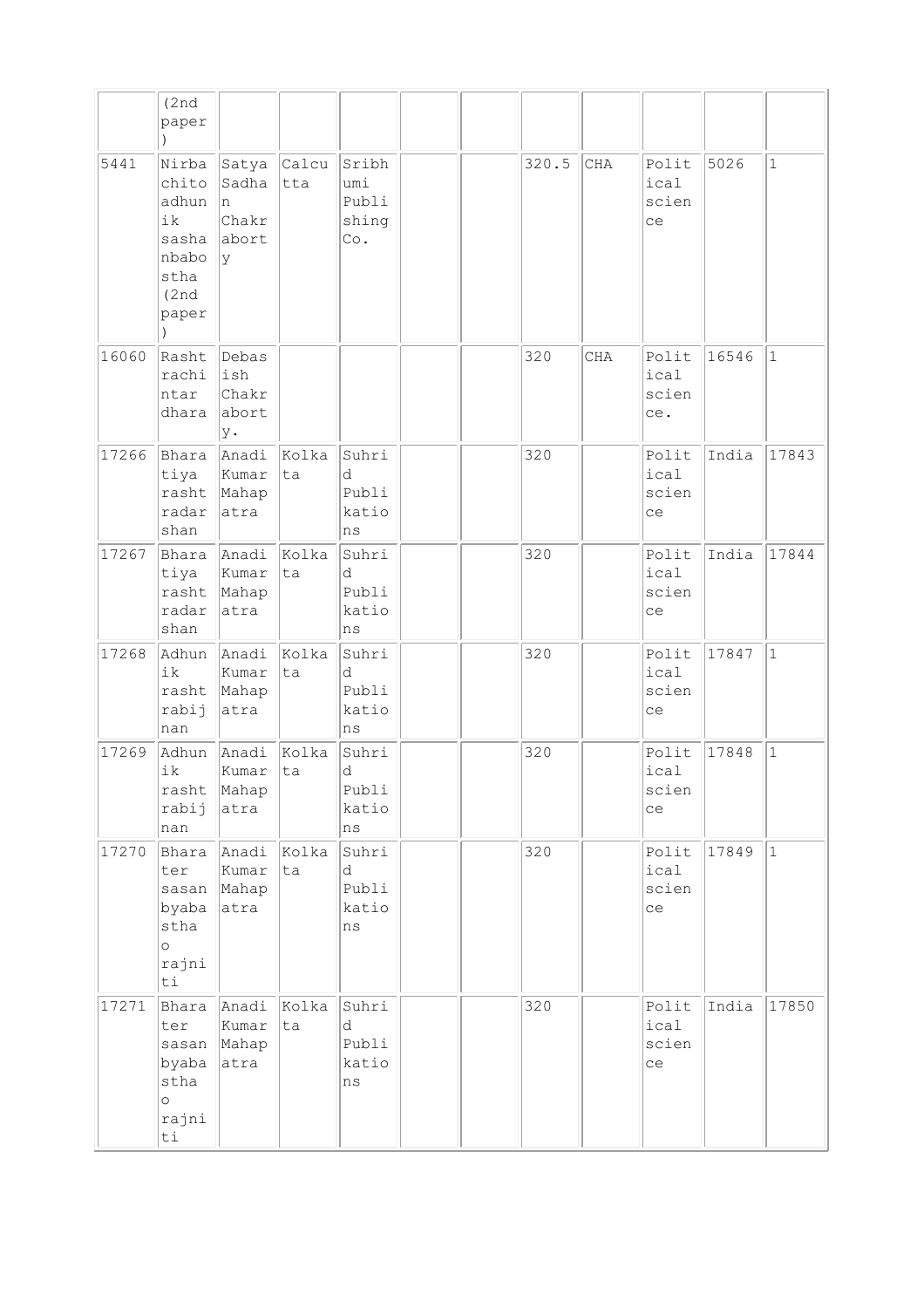| 17272 | Rasht                                                                             | Anadi                           | Kolka       | Suhri                                    |  | 320 | Polit                        | 17851 | $ 1\rangle$ |
|-------|-----------------------------------------------------------------------------------|---------------------------------|-------------|------------------------------------------|--|-----|------------------------------|-------|-------------|
|       | rabij<br>nan                                                                      | Kumar<br>Mahap<br>atra          | ta          | d<br>Publi<br>katio<br>ns                |  |     | ical<br>scien<br>ce          |       |             |
| 17273 | Rasht<br>rabij<br>nan                                                             | Anadi<br>Kumar<br>Mahap<br>atra | Kolka<br>ta | Suhri<br>d<br>Publi<br>katio<br>ns       |  | 320 | Polit<br>ical<br>scien<br>ce | 17852 | $\vert$ 1   |
| 17274 | Rasht                                                                             | Anadi                           | Kolka       | Suhri                                    |  | 320 | Polit                        | 17853 | $\vert$ 1   |
|       | rabij<br>nan                                                                      | Kumar<br>Mahap<br>atra          | ta          | d<br>Publi<br>katio<br>ns                |  |     | ical<br>scien<br>ce          |       |             |
| 17275 | Bhara<br>ter<br>sasan<br>byaba<br>stha<br>$\circ$<br>rajni<br>ti<br>paric<br>haya | Anadi<br>Kumar<br>Mahap<br>atra | Kolka<br>ta | Suhri<br>d<br>Publi<br>katio<br>ns       |  | 320 | Polit<br>ical<br>scien<br>ce | India | 17854       |
| 17276 | Bhara<br>ter<br>sasan<br>byaba<br>stha<br>$\circ$<br>rajni<br>ti<br>paric<br>haya | Anadi<br>Kumar<br>Mahap<br>atra | Kolka<br>ta | Suhri<br>d<br>Publi<br>katio<br>ns       |  | 320 | Polit<br>ical<br>scien<br>ce | India | 17855       |
| 17277 | Bhara<br>ter<br>sasan<br>byaba<br>stha<br>$\circ$<br>rajni<br>ti<br>paric<br>haya | Anadi<br>Kumar<br>Mahap<br>atra | Kolka<br>ta | Suhri<br>d<br>Publi<br>katio<br>$\rm ns$ |  | 320 | Polit<br>ical<br>scien<br>ce | India | 17856       |
| 17280 | Nirba<br>chita<br>rajni<br>tik<br>byaba<br>stha                                   | Anadi<br>Kumar<br>Mahap<br>atra | Kolka<br>ta | Suhri<br>d<br>Publi<br>katio<br>ns       |  | 320 | Polit<br>ical<br>scien<br>ce | 17859 | $ 1\rangle$ |
| 17281 | Nirba<br>chita<br>rajni<br>tik<br>byaba<br>stha                                   | Anadi<br>Kumar<br>Mahap<br>atra | Kolka<br>ta | Suhri<br>d<br>Publi<br>katio<br>$\rm ns$ |  | 320 | Polit<br>ical<br>scien<br>ce | 17860 | $ 1\rangle$ |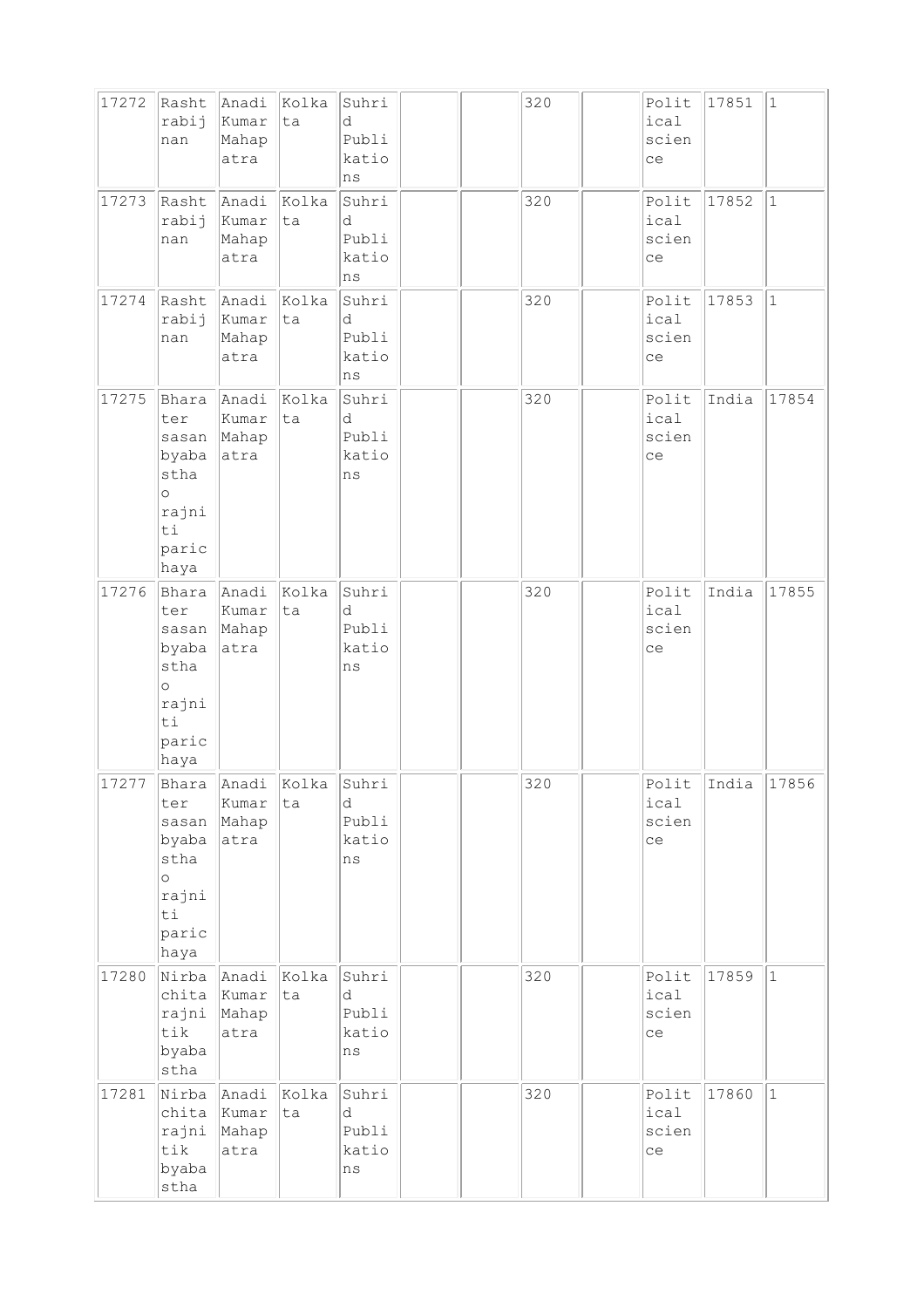| 17282 | Nirba<br>chita<br>rajni<br>tik<br>byaba<br>stha               | Anadi<br>Kumar<br>Mahap<br>atra  | Kolka<br>ta   | Suhri<br>d<br>Publi<br>katio<br>ns                         |                                                |                                       | 320          |       | Polit<br>ical<br>scien<br>ce        | 17861                                      | $\mathbf{1}$                 |
|-------|---------------------------------------------------------------|----------------------------------|---------------|------------------------------------------------------------|------------------------------------------------|---------------------------------------|--------------|-------|-------------------------------------|--------------------------------------------|------------------------------|
| 17283 | Prasa<br>nga<br>rajna<br>itik<br>tatwa                        | Kashi<br>nath<br>Kayal           | Kolka<br>ta   | Praga<br>tishi<br>$\mathbf 1$<br>Praka<br>shak             |                                                |                                       | 320          |       | Polit<br>ical<br>scien<br>ce        | 17870                                      | $\vert$ 1                    |
| 17284 | Prasa<br>nga<br>rajna<br>itik<br>tatwa                        | Kashi<br>nath<br>Kayal           | Kolka<br>ta   | Praga<br>tishi<br>$\mathbf{1}$<br>Praka<br>shak            |                                                |                                       | 320          |       | Polit<br>ical<br>scien<br>ce        | 17871                                      | $\mathbf{1}$                 |
| 17285 | S. A<br>Dange<br>and<br>twent<br>ieth<br>centu<br>ry<br>India | Chatt<br>opadh<br>yay            | Panch<br>anan | ed.                                                        | Kolka<br>ta                                    | Progr<br>essiv<br>е<br>Publi<br>shers |              |       | 320                                 |                                            | Polit<br>ical<br>Scien<br>ce |
| 18004 | Rasht<br>rabij<br>nan                                         | Anadi<br>Kumar<br>Mahap<br>atra  | Kolka<br>ta   | Suhri<br>d<br>Publi<br>catio<br>n                          |                                                |                                       | 320.0<br>1   | MAH   | Polit<br>ical<br>scien<br>ce        | 20989                                      | $\mathbf{1}$                 |
| 18592 | Moder<br>n<br>polit<br>ical<br>theor<br> y                    | Das                              | P G           | Kolka<br>ta                                                | New<br>Centr<br>a1<br>Book<br>Agenc<br>$\ Y\ $ |                                       |              | 320.5 | DAS                                 | Polit<br>ical<br>scien<br>ce               | 21763                        |
| 18595 | Marxi<br>ya<br>rasht<br>rachi<br>nta                          | Shova<br>nlal<br>Dutta<br>gupta  | Kolka<br>ta   | Pasch<br>imban<br>ga<br>Rajya<br>Pusta<br>k<br>Parsh<br>ad | 2006                                           |                                       | 320.5<br>322 | DUT   | ical<br>scien<br>ce<br>Marxi<br>sm. | Polit $ 21766 $<br>25977<br>25978<br>25979 | $\vert 4 \vert$              |
| 18600 | Rajna<br>itik<br>tatwe<br>$\Upsilon$<br>itiha<br>$\rm s$      | Georg<br>e H<br>Sabin<br>е       | Banku<br>ra   | Himan<br>gshu<br>Ghosh                                     |                                                |                                       | 320.5        | SAB   | Polit<br>ical<br>scien<br>ce        | 21771                                      | $\vert$ 1                    |
| 18601 | Rajna<br>itik<br>tatwe<br>r<br>itiha<br>$\rm S$               | Georg Banku<br>e H<br>Sabin<br>e | ra            | Himan<br>gshu<br>Ghosh                                     |                                                |                                       | 320.5        | SAB   | Polit<br>ical<br>scien<br>ce        | 21772                                      | $\mathbf{1}$                 |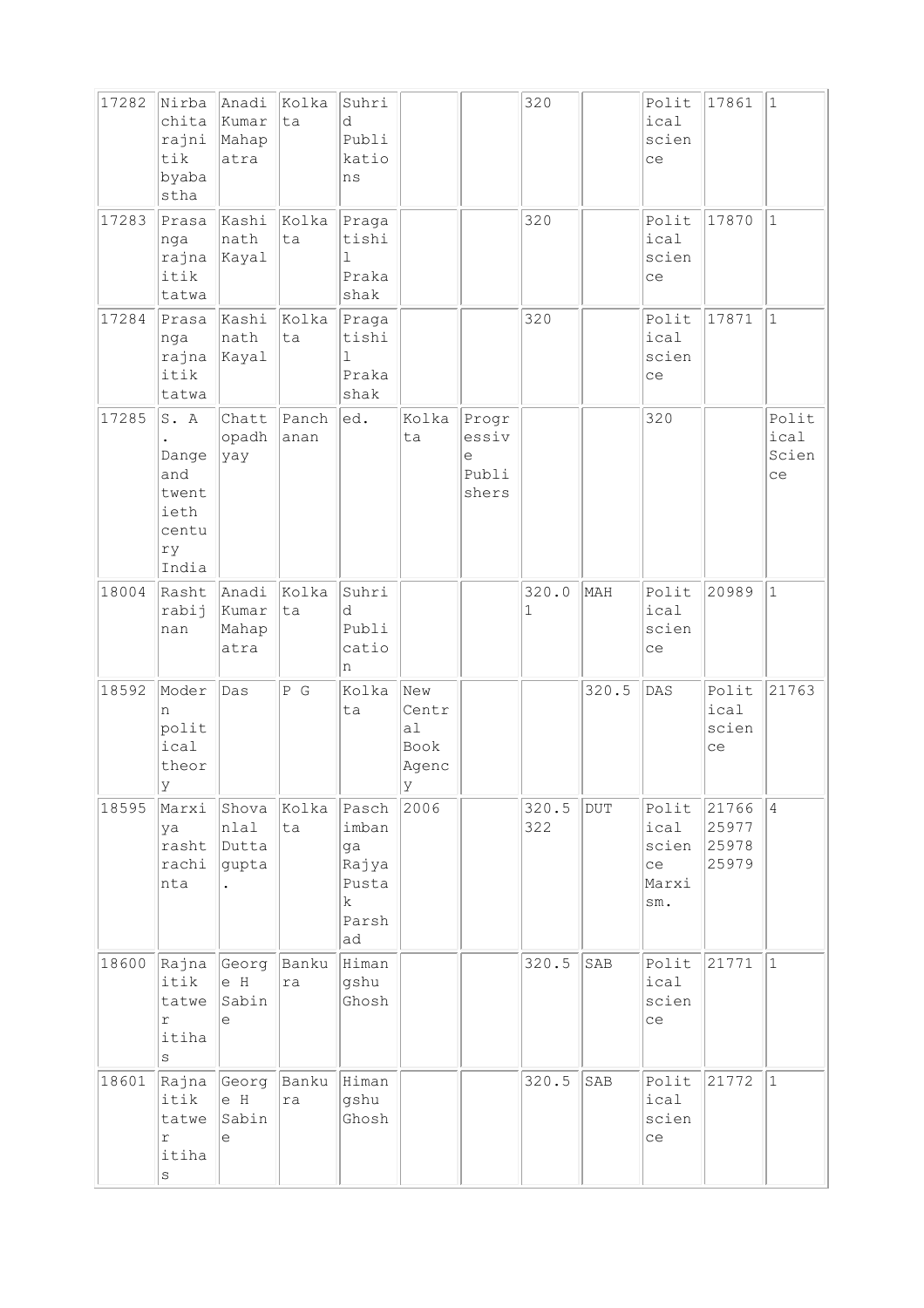| 18602 | Rajna<br>itik<br>tatwe<br>r<br>itiha<br>S                                                   | Georg<br>e H<br>Sabin<br>e            | Banku Himan<br>ra                          | gshu<br>Ghosh |                                      |                                                     | 320.5 | SAB              | Polit<br>ical<br>scien<br>ce | 21773                        | $\mathbf{1}$                 |
|-------|---------------------------------------------------------------------------------------------|---------------------------------------|--------------------------------------------|---------------|--------------------------------------|-----------------------------------------------------|-------|------------------|------------------------------|------------------------------|------------------------------|
| 18605 | Rasht<br>ra                                                                                 | samaj<br>$\circ$<br>rajni Chakr<br>ti | Satya<br>brata<br>abort<br>lУ              | ed            | Kolka<br>ta                          | Praka<br>shan<br>Ekush<br>е                         |       |                  | 320.0<br>1                   | CHA                          | Polit<br>ical<br>scien<br>ce |
| 18606 | Rasht<br>ra                                                                                 | samaj<br>$\circ$<br>rajni<br>ti       | Satya  ed<br>brata<br>Chakr<br>abort<br>ly |               | Kolka<br>ta                          | Praka<br>shan<br>Ekush<br>$\mathop{\rm e}\nolimits$ |       |                  | 320.0<br>$\mathbf 1$         | CHA                          | Polit<br>ical<br>scien<br>ce |
| 18610 | Itaha<br>ser<br>uttar<br>adhik<br>ar                                                        | Parth<br>a<br>Chatt<br>opadh<br>yay   | Kolka<br>ta                                | Anand<br>a    |                                      |                                                     | 320   | $\rm CHA$        | Polit<br>ical<br>scien<br>ce | 21781                        | $\mathbf{1}$                 |
| 18611 | Itiha<br>ser<br>uttar<br>adhik<br>ar                                                        | Parth<br>a<br>Chatt<br>opadh<br>yay   | Kolka<br>ta                                | Anand<br>a    |                                      |                                                     | 320   | CHA              | Polit<br>ical<br>scien<br>ce | 21782                        | $\mathbf{1}$                 |
| 18855 | Reinv<br>entin<br>g the<br>unite<br>d<br>natio<br>ns                                        | Baner<br>jee                          | Ajit                                       | New<br>Delhi  | Prent<br>ice-H<br>a11<br>0f<br>India |                                                     |       | 341.2<br>3       | <b>BAN</b>                   | Polit<br>ical<br>scien<br>ce | 22029                        |
| 18856 | Reinv<br>entin<br>g the<br>unite<br>d<br>natio<br>ns                                        | Baner<br>jee                          | Ajit                                       | New<br>Delhi  | Prent<br>ice-H<br>all<br>0f<br>India |                                                     |       | 341.2<br>3       | <b>BAN</b>                   | Polit<br>ical<br>scien<br>ce | 22030                        |
| 18857 | Const<br>ructi<br>ng<br>human<br>right<br>s in<br>the<br>age<br>оf<br>globa<br>lisat<br>ion | Moush<br>ipour<br>i.                  | Mahmo<br> od                               | New<br>Delhi  | Prent<br>ice-H<br>all<br>оf<br>India |                                                     |       | 341.4<br>$\,8\,$ | CHO                          | Polit<br>ical<br>scien<br>ce | 22032                        |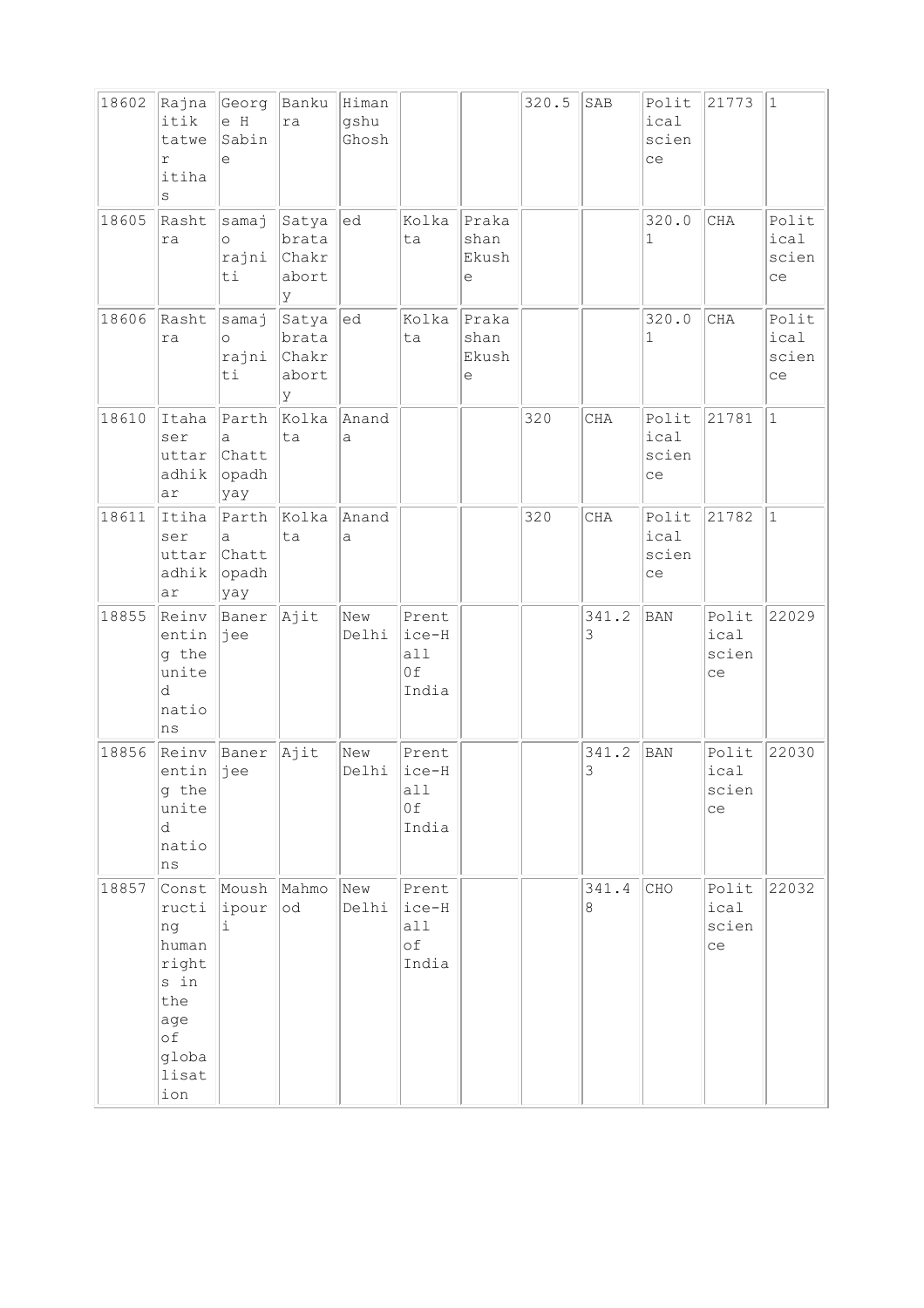| 18858 | Globa<br>lizat<br>ion<br>in<br>India<br>: new<br>front<br>iers<br>and<br>emerg<br>ing<br>chall<br>enges | Prama<br>nick        | Swapa<br>n<br>Kumar        | ed           | New<br>Delhi                  | PHI<br>Learn<br>ing           |       | 327.5<br>4 | PRA                          | Polit<br>ical<br>scien<br>ce |
|-------|---------------------------------------------------------------------------------------------------------|----------------------|----------------------------|--------------|-------------------------------|-------------------------------|-------|------------|------------------------------|------------------------------|
| 19479 | Democ<br>racy<br>witho<br>lut<br>polit<br>ical<br>parti<br>es                                           | Brahm<br>achar<br>Ιy | $ K \ C$                   | New<br>Delhi | Atlan<br>tic                  |                               | 321.8 | <b>BRA</b> | Polit<br>ical<br>scien<br>ce | 22796                        |
| 19480 | India<br>n<br>polit<br>ical<br>thoug<br>ht :<br>theme<br>s and<br>think<br>ers                          | Singh                | Mahen<br>dra<br>Prasa<br>d | ed           | New<br>Delhi                  | Dorli<br>ng<br>Kinde<br>rsley |       | 320.5      | SIN                          | Polit<br>ical<br>scien<br>ce |
| 19481 | Intro<br>ducti<br>on to<br>polit<br>ical<br>ideol<br>ogies                                              | Hpffm<br>an          | John                       | New<br>Delhi | Dorli<br>ng<br>Kinde<br>rsley |                               | 320.5 | HOF        | Polit<br>ical<br>scien<br>ce | 22806                        |
| 19482 | Compa<br>rativ<br>e<br>polit<br>ics<br>today<br>: a<br>world<br>view                                    | Almon<br> d          | Gabri<br>el<br>Almon<br>d  | New<br>Delhi | Dorli<br>ng<br>Kinde<br>rsley |                               | 320.3 | ALM        | Polit<br>ical<br>scien<br>ce | 22807                        |
| 19483 | Moder<br>n<br>polit<br>ical<br>theor<br>y                                                               | Varma                | S P                        | New<br>Delhi | Vikas<br>Pub<br>House         |                               | 320.1 | VAR        | Polit<br>ical<br>scien<br>ce | 22808                        |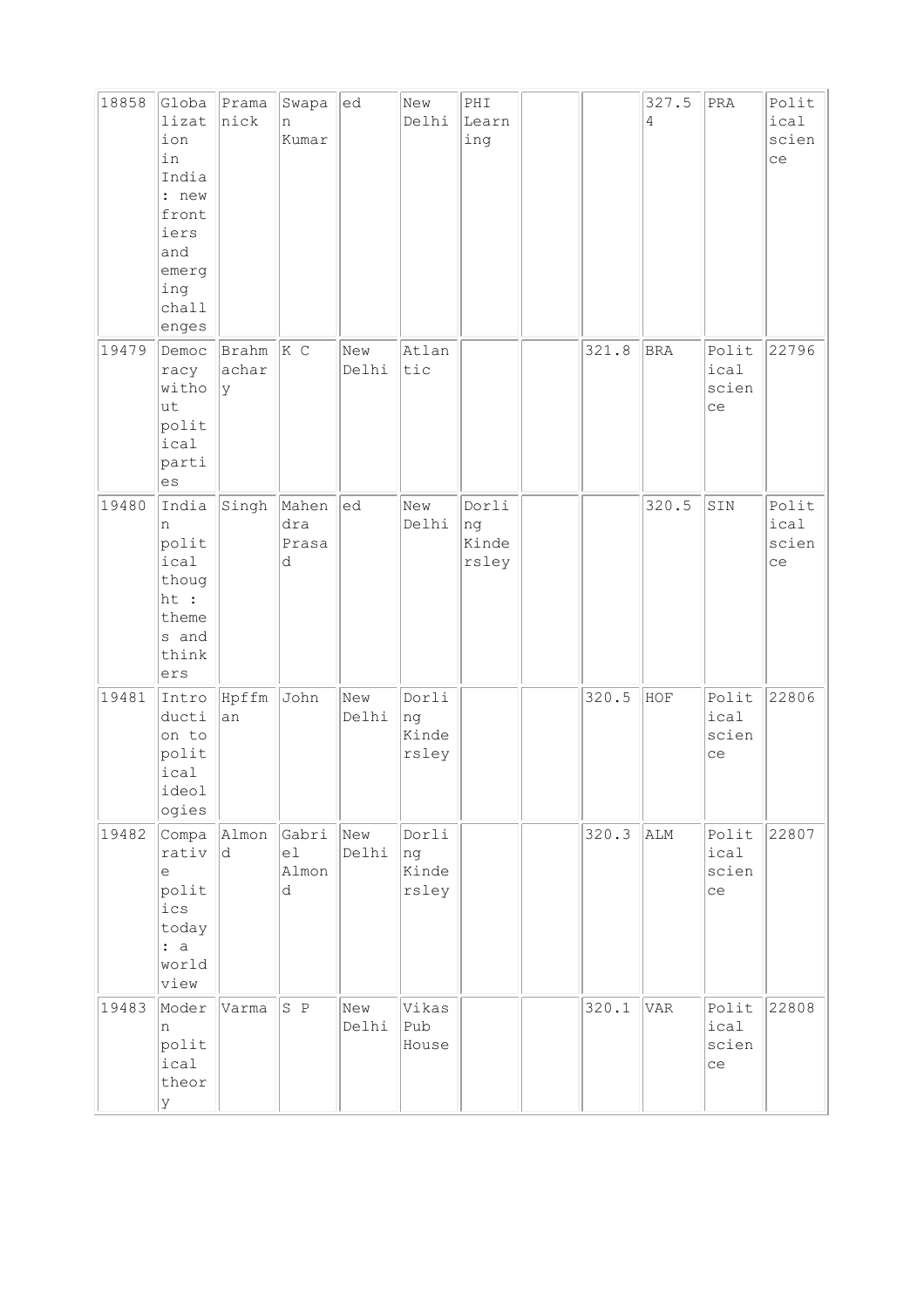| 19484 | Weste<br>rn<br>polit<br>ical<br>thoug<br>hts :<br>from<br>Socra<br>tes<br>to<br>the<br>age<br>of<br>Ideol<br>ogy | Nelso<br>n               | Brian<br>$\overline{\mathbb{R}}$ | New<br>Delhi  | Dorli<br>ng<br>Kinde<br>rsley |                               | 320.5 | NEL   | Polit<br>ical<br>scien<br>ce  | 22809                        |
|-------|------------------------------------------------------------------------------------------------------------------|--------------------------|----------------------------------|---------------|-------------------------------|-------------------------------|-------|-------|-------------------------------|------------------------------|
| 19485 | Polit<br>ical<br>theor<br>y :<br>an<br>intro<br>ducti<br>on                                                      | Bharg<br>ava             | Rajee<br>V                       | ed            | New<br>Delhi                  | Dorli<br>ng<br>Kinde<br>rsley |       | 320.1 | BHA                           | Polit<br>ical<br>scien<br>ce |
| 19486 | Polit<br>ics                                                                                                     | Heywo<br>$\circ {\rm d}$ | Andre<br>W                       | Hamps<br>hire | Palgr<br>ave<br>Macmi<br>llan |                               | 320   | HEY   | Polit<br>ical<br>scien<br>ce  | 22813<br>25381               |
| 19487 | An<br>Intro<br>ducti<br>on to<br>polit<br>ical<br>theor<br>У                                                     | Gauba                    | O P                              | New<br>Delhi  | Macmi<br>llan                 |                               | 320.1 | GAU   | Polit<br>ical<br>scien<br>ce  | 22814                        |
| 19488 | World<br>polit<br>ics<br>1945<br>2000                                                                            | Calvo<br>cores<br>$\sin$ | Peter                            | New<br>Delhi  | Dorli<br>ng<br>Kinde<br>rsley |                               | 327   | CAL   | Polit<br>ical<br>scien<br>ce  | 22815                        |
| 19489 | Key<br>conce<br>pts<br>in<br>polit<br>ics                                                                        | Heywo<br>$\circ {\rm d}$ | Andre<br>w.                      | Hamps<br>hire | Palgr<br>ave<br>Macmi<br>llan | 2011                          | 320   | HEY   | Polit<br>ical<br>scien<br>ce. | 22819<br>26027               |
| 19490 | Polit<br>ical<br>theor<br>y :<br>an<br>intro<br>ducti<br>on                                                      | Heywo<br>od              | Andre<br>W                       | Hamps<br>hire | Palgr<br>ave<br>Macmi<br>llan |                               | 320.1 | HEY   | Polit<br>ical<br>scien<br>ce  | 22821<br>25380               |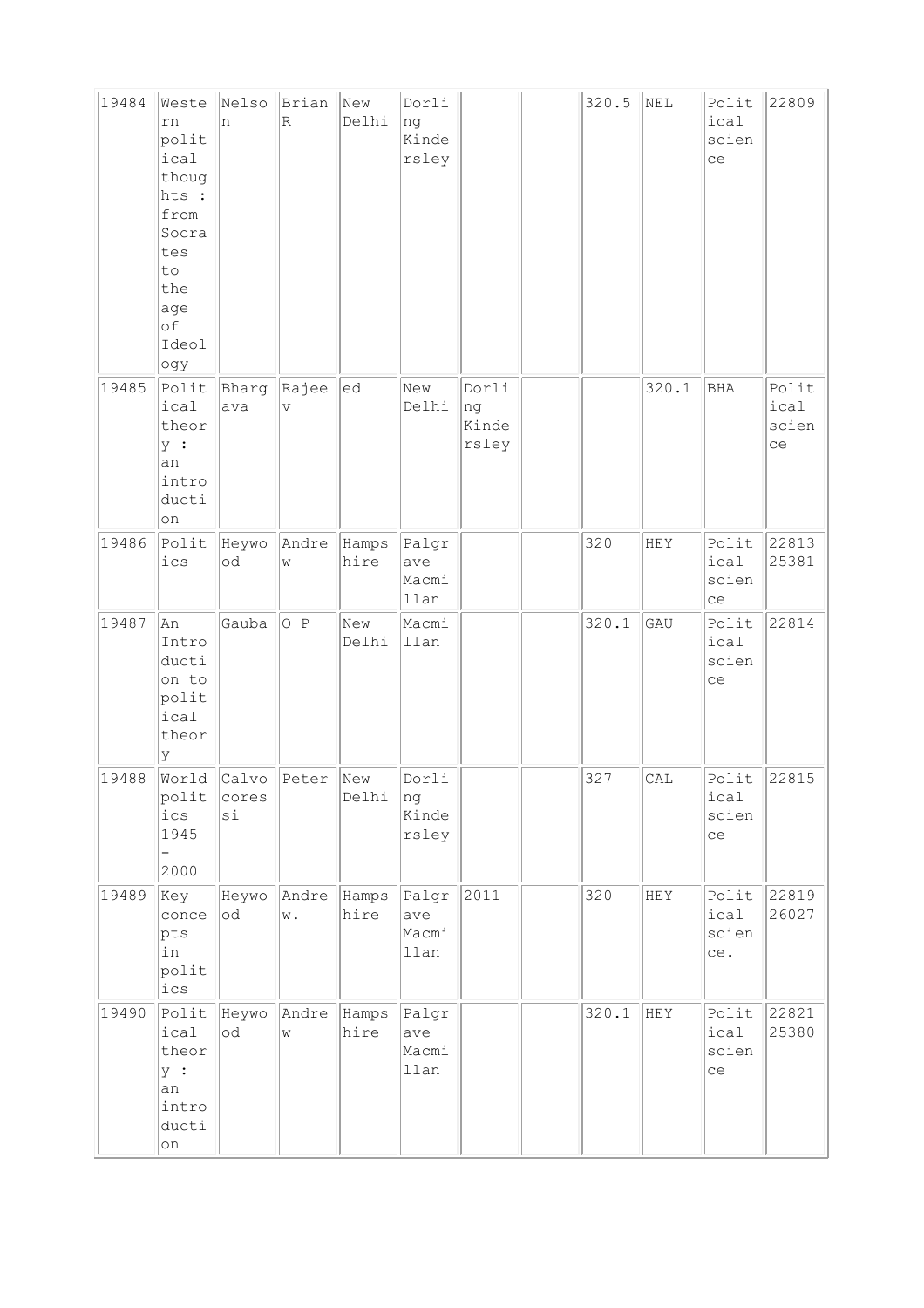| 19491 | Polit<br>ical<br>ideol<br>ogies                                                           | Heywo<br>od            | Andre Hamps<br>w.                | hire         | Palgr<br>ave<br>Macmi<br>llan | 2009                          | 723.0<br>0          | 320.5 | HEY        | Polit<br>ical<br>scien<br>ce. | 22822<br>25379               |
|-------|-------------------------------------------------------------------------------------------|------------------------|----------------------------------|--------------|-------------------------------|-------------------------------|---------------------|-------|------------|-------------------------------|------------------------------|
| 19545 | Postm<br>odern<br>$i\,\mathrm{sm}$                                                        | marxi<br>$\texttt{sm}$ | postc<br>oloni<br>alism          | Basu         | Pradi<br>p                    | Burdw<br>an                   | Avene<br>ı<br>Press |       |            | 320.1                         | BAS                          |
| 19582 | Inter<br>natio<br>nal<br>encyc<br>loped<br>ia of<br>gover<br>nment<br>and<br>polit<br>ics | Magil<br>ı             | Frank<br>N                       | ed           | New<br>Delhi                  | $\rm S$<br>Chand<br>& CO      |                     |       | 320.0<br>3 | MAG                           | Polit<br>ical<br>scien<br>ce |
| 19583 | Inter<br>natio<br>nal<br>encyc<br>loped<br>ia of<br>gover<br>nment<br>and<br>polit<br>ics | Magil<br>$\mathbf 1$   | Frank<br>N                       | ed           | New<br>Delhi                  | $\rm S$<br>Chand<br>$&$ Co    |                     |       | 320.0<br>3 | MAG                           | Polit<br>ical<br>scien<br>ce |
| 19642 | An<br>Intro<br>ducti<br>on to<br>polit<br>ical<br>theor<br>У                              | Gauba                  | O P                              | New<br>Delhi | Macmi<br>llan                 |                               |                     | 320.1 | GAU        | Polit<br>ical<br>scien<br>ce  | 23013                        |
| 19643 | An<br>Intro<br>ducti<br>on to<br>polit<br>ical<br>theor<br>У                              | Gauba                  | O P                              | New<br>Delhi | Macmi<br>llan                 |                               |                     | 320.1 | GAU        | Polit<br>ical<br>scien<br>ce  | 23014                        |
| 19644 | Polit<br>ical<br>theor<br>y :<br>an<br>intro<br>ducti<br>on                               | Bharg<br>ava           | Rajee<br>$\overline{\mathbf{V}}$ | ed           | New<br>Delhi                  | Dorli<br>ng<br>Kinde<br>rsley |                     |       | 320.1      | <b>BHA</b>                    | Polit<br>ical<br>scien<br>ce |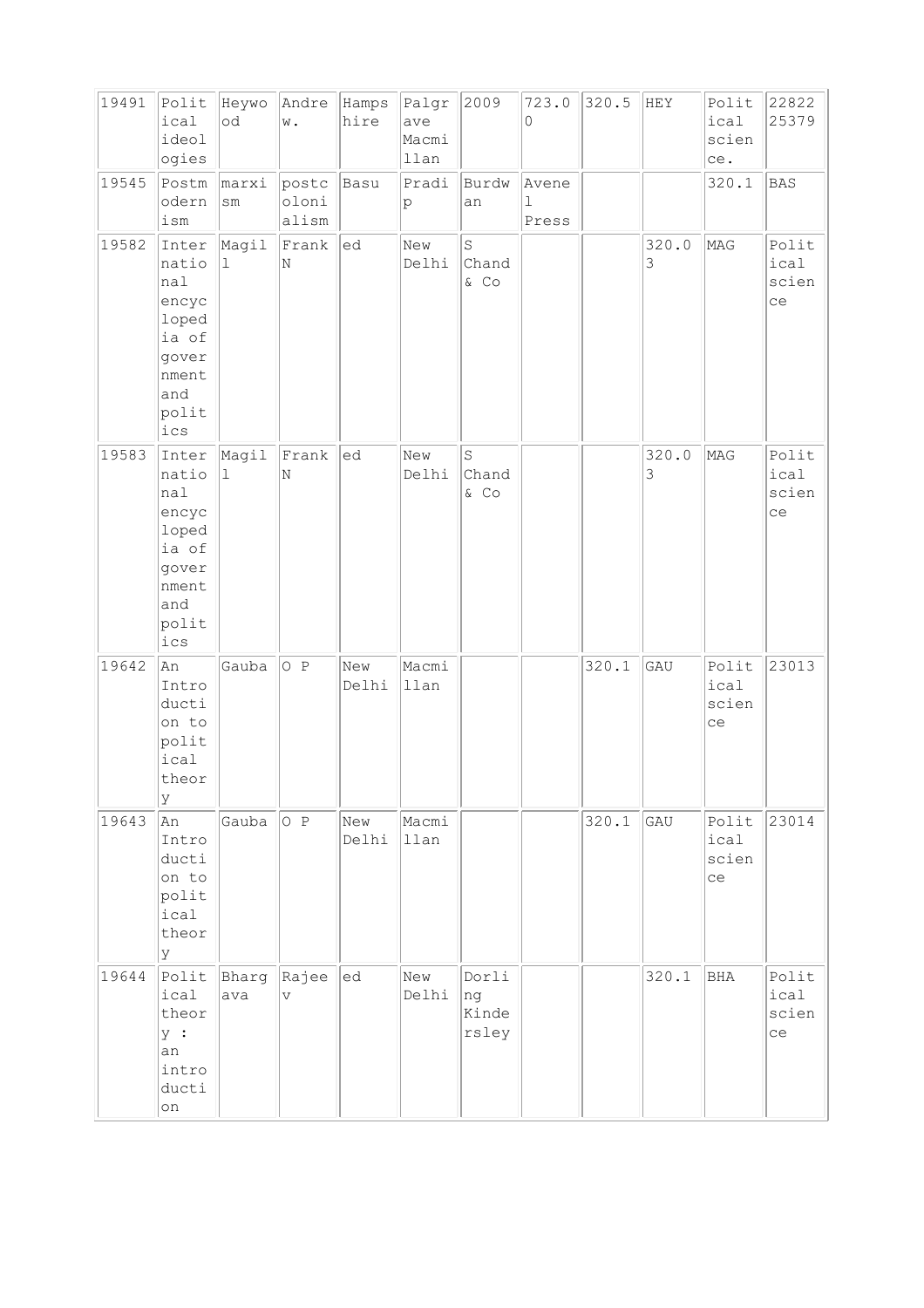| 19645 | Polit<br>ical<br>theor<br>y :<br>an<br>intro<br>ducti<br>on                     | Bharg<br>ava                     | Rajee<br>$\overline{V}$ | ed                                | New<br>Delhi            | Dorli<br>ng<br>Kinde<br>rsley |            |             | 320.1                         | <b>BHA</b>                                                                       | Polit<br>ical<br>scien<br>ce |
|-------|---------------------------------------------------------------------------------|----------------------------------|-------------------------|-----------------------------------|-------------------------|-------------------------------|------------|-------------|-------------------------------|----------------------------------------------------------------------------------|------------------------------|
| 20113 | A<br>Histo<br>ry of<br>polit<br>ical<br>theor<br>У                              | Sabin<br>r                       | Georg<br>e H.           | New<br>Delhi                      | Oxfor<br>d &<br>IBH     | 1973                          | 255.0<br>0 | 320.0<br>9  | SAB                           | Polit<br>ical<br>scien<br>ce.                                                    | 19003                        |
| 20114 | Parti<br>es<br>and<br>party<br>polit<br>ics<br>in<br>India                      | Hasan                            | Zoya.                   | New<br>Delhi                      | <b>OUP</b>              | 2006                          | 345.0<br>0 | 324.2<br>54 | HAS                           | Polit<br>ical<br>scien<br>ce.<br>Polit<br>ical<br>parti<br>es.                   | 19004                        |
| 20115 | Publi<br>C<br>admin<br>istra<br>tion:<br>a<br>reade<br>r                        | Chakr<br>abort<br>Ιy             | Bidyu<br>t.             | New<br>Delhi                      | <b>OUP</b>              | 2006                          | 345.0<br>0 | 350         | CHA                           | Polit<br>ical<br>scien<br>ce<br>Publi<br>$\mathsf{C}$<br>admin<br>istra<br>tion. | 19005                        |
| 20116 | Women<br>in<br>moder<br>n<br>India                                              | Forbe<br>S                       | Geral<br>dine.          | Cambr<br>idge                     | CUP                     | 2000                          | 225.0<br>0 | 323.3<br>4  | FOR                           | Polit<br>ical<br>scien<br>ce.                                                    | 19006                        |
| 20117 | Rajni<br>ti<br>bijna<br>n:pra<br>yog o<br>prati<br>sthan                        | Anadi<br>kumar<br>Mahap<br>atra. | Kolka<br>ta             | Suhri<br>d<br>Publi<br>catio<br>n | 2006                    | 125.0<br>0                    | 320.5      | MAH         | Polit<br>ical<br>scien<br>ce. | 19007<br>19008                                                                   | $\overline{c}$               |
| 20118 | Socia<br>1 and<br>polit<br>ical<br>thoug<br>ht of<br>Gandh<br>$\dot{\mathtt l}$ | Bandy<br>opadh<br>yay            | Jayan<br>tuja.          | Howra<br>h                        | Manus<br>cript<br>India | 2000                          | 190.0<br>0 | 320.5<br>5  | $_{\rm BAN}$                  | Polit<br>ical<br>scien<br>ce.<br>Mahat<br>lma<br>Gandh<br>i.                     | 19009                        |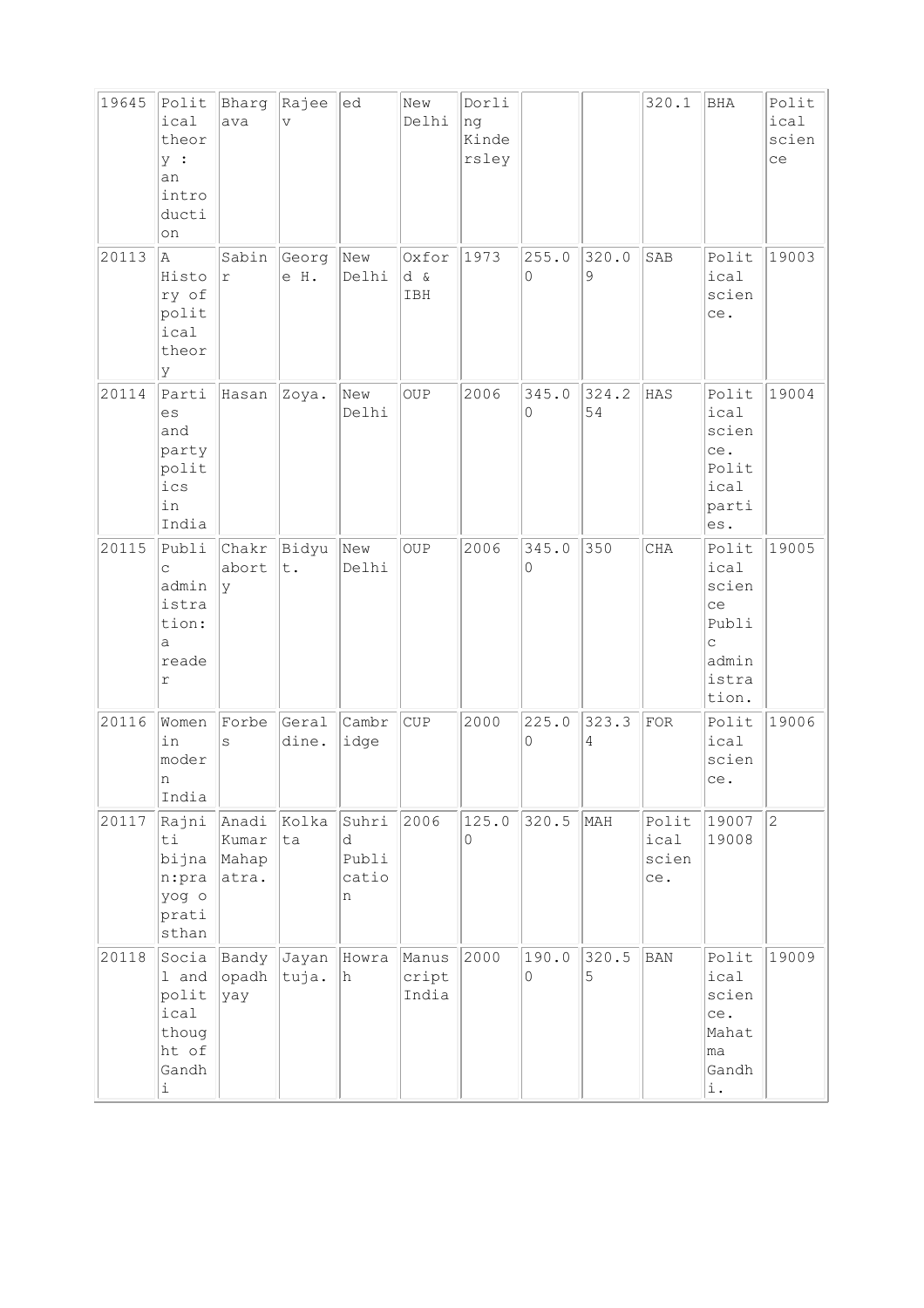| 20119 | India<br>n<br>gover<br>nment<br>and<br>polit<br>ics                                 | Gupta D C.                                     |                            | New<br>Delhi                                                                | Vikas<br>h Pub<br>House | 2006       | 325.0<br>$\Omega$     | 324.5<br>4    | GUP                                                                     | Polit<br>ical<br>scien<br>ce.<br>India                                   | 19010          |
|-------|-------------------------------------------------------------------------------------|------------------------------------------------|----------------------------|-----------------------------------------------------------------------------|-------------------------|------------|-----------------------|---------------|-------------------------------------------------------------------------|--------------------------------------------------------------------------|----------------|
| 20120 | Inter<br>natio<br>nal<br>relat<br>ions<br>in<br>the<br>twent<br>ieth<br>centu<br>ry | Bhatt<br>achar<br>ууа                          | Dines<br>h<br>Chand<br>ra. | Kolka<br>ta                                                                 | Vijoy<br>a Pub<br>House | 2006       | 190.0<br>$\circ$      | 327.1<br>0904 | BHA                                                                     | Polit<br>ical<br>scien<br>ce.<br>Inter<br>natio<br>nal<br>relat<br>ions. | 19011<br>19012 |
| 20121 | Thand<br>a<br>yuddh<br>er<br>par<br>antar<br>jatik<br>sampa<br>rka                  | Aneek<br>Chatt<br>$ $ opadh<br>yay.            | Kolka<br>ta                | Pasch<br>imban<br>ga<br>Rajya<br>Pusta<br>k.<br>Parsh<br>ad                 | 2005                    | 55.00      | 327.1<br>0904         | <b>CHA</b>    | Polit<br>ical<br>scien<br>ce<br>Inter<br>natio<br>nal<br>relat<br>ions. | 19013<br>19014<br>19015                                                  | $ 3\rangle$    |
| 20122 | Antar<br>jatik<br>sampa<br>rker<br>rupar<br>ekha                                    | Purus<br>hotta<br>m.<br>Bhatt<br>achar<br>ууа. | Kolka<br>ta                | Setu                                                                        | 2007                    | 175.0<br>0 | 327.1<br>01           | BHA           | Polit<br>ical<br>scien<br>ce<br>Inter<br>natio<br>nal<br>relat<br>ions. | 19016<br>19017<br>19018                                                  | 3              |
| 20123 | Polit<br>ical<br>socio<br>logy                                                      | Chakr Satya New<br>lУ                          | abort brata                | Delhi                                                                       | Macmi<br>llan<br>India  | 2005       | 240.0<br>0            | 303.6         | CHA                                                                     | Polit<br>ical<br>scien<br>ce.                                            | 19019          |
| 20124 | Rasht<br>rabij<br>nan:t<br>attwa<br>$\circ$<br>prati<br>sthan                       | Debas<br>ish<br><i>chakr</i><br>abort<br>у.    | Kolka<br>ta                | Centr<br>a <sub>1</sub><br>Educa<br>tiona<br>ı<br>Enter<br>prise<br>$\rm s$ | 2002                    | 180.0<br>0 | 320.0<br>$\mathbf 1$  | CHA           | Polit<br>ical<br>scien<br>ce.                                           | 19020<br>19021                                                           | $ 2\rangle$    |
| 20125 | Rasht<br>ratat<br>twa o<br>prati<br>sthan                                           | Debas<br>ish<br>Chakr<br>abort<br>y.           | Kolka<br>ta                | New<br>Centr<br>al<br>Book<br>Agenc<br>У                                    | 2006                    | 345.0<br>0 | 320.0<br>$\mathbf{1}$ | CHA           | Polit<br>ical<br>scien<br>ce.                                           | 19022<br>19023                                                           | $\overline{c}$ |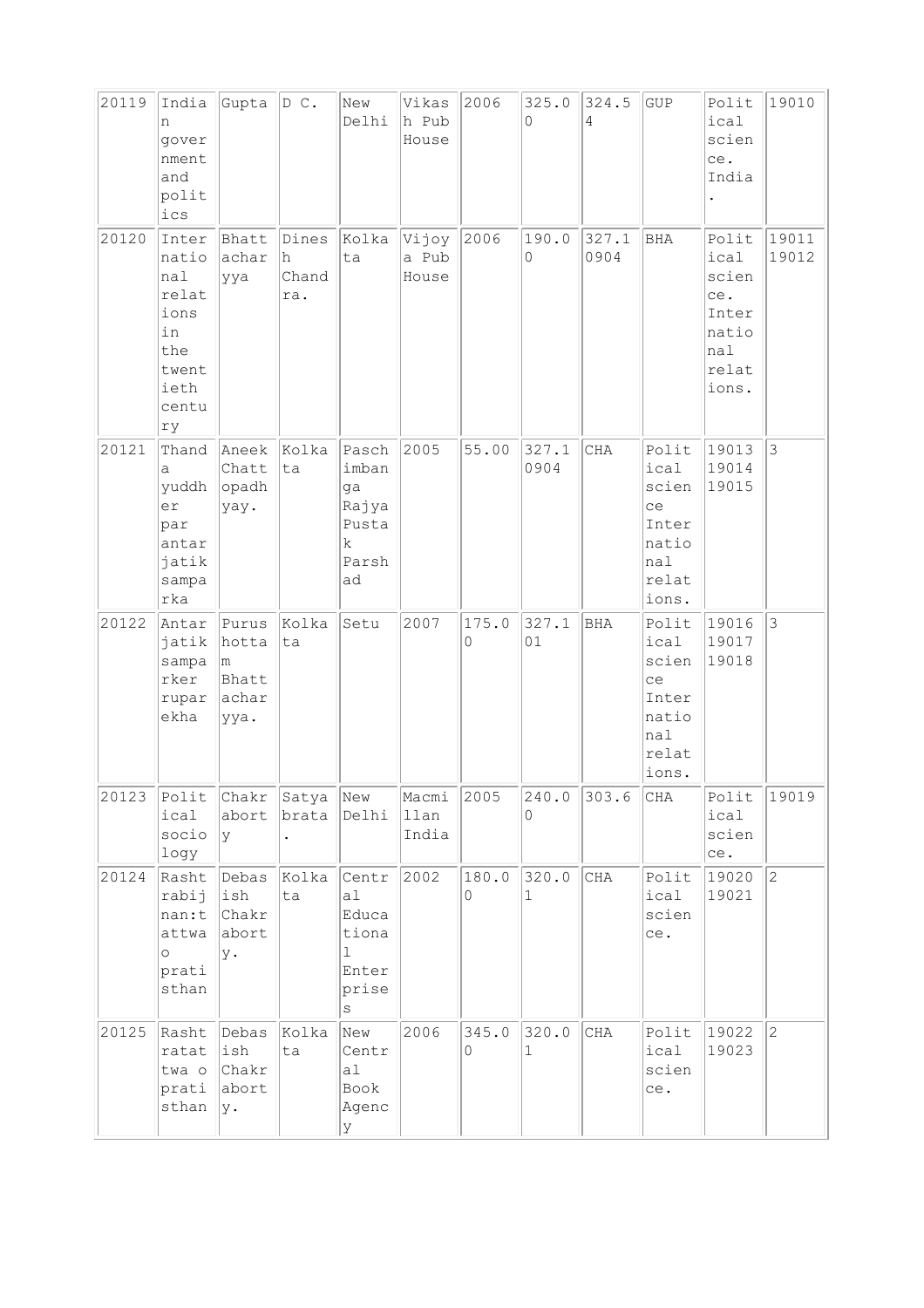| 20126 | Rajni                                                                     | Anadi                          | Kolka                | Suhri                                                      | 2006                          | 125.0      | 320.5         | MAH        | Polit                                                                   | 19024                                                                             | $ 2\rangle$    |
|-------|---------------------------------------------------------------------------|--------------------------------|----------------------|------------------------------------------------------------|-------------------------------|------------|---------------|------------|-------------------------------------------------------------------------|-----------------------------------------------------------------------------------|----------------|
|       | tibij<br>nan                                                              | Kumar<br>Mahap<br>atra.        | ta                   | d<br>Publi<br>catio<br>n                                   |                               | $\Omega$   |               |            | ical<br>scien<br>ce.                                                    | 19025                                                                             |                |
| 20127 | Antar<br>jatik<br>sampa<br>rka                                            | Gouta<br>lm.<br>Kumar<br>Basu. | Kolka<br>ta          | Pasch<br>imban<br>ga<br>Rajya<br>Pusta<br>k<br>Parsh<br>ad | 2006                          | 60.00      | 327.1<br>01   | BAS        | Polit<br>ical<br>scien<br>ce<br>Inter<br>natio<br>nal<br>relat<br>ions. | 19026<br>19027                                                                    | $\overline{c}$ |
| 20136 | Compa<br>rativ<br>е<br>polit<br>ics<br>today                              | Almon<br>d                     | Gabri<br>el A.       | New<br>Delhi                                               | Pears<br>on<br>Educa<br>tion  | 2005       | 425.0<br>0    | 320.8      | ALM                                                                     | Polit<br>ical<br>scien<br>ce<br>Compa<br>rativ<br>$\in$<br>polit<br>ics.          | 19042          |
| 20137 | Polit<br>ical<br>theor<br>У                                               | Roy                            | Amal.                | Kolka<br>ta                                                | World<br>Press                |            | 175.0<br>0    | 320.0<br>1 | RAY                                                                     | Polit<br>ical<br>scien<br>ce.                                                     | 19043          |
| 20138 | Bangl<br>ar<br>bidha<br>nsabh<br>ar<br>eksho<br>bachh<br>ar               | Satya<br>brata<br>Dutta        | Kolka<br>ta          | Progr<br>essiv<br>e<br>Publi<br>shers                      | 2002                          | 200.0<br>0 | 320.9<br>5414 | <b>DUT</b> | Polit<br>ical<br>scien<br>ce<br>West<br>Benga<br>l.                     | 19044                                                                             | $\vert$ 1      |
| 20139 | The<br>Makin<br>g of<br>India<br>$^\prime$ s<br>forei<br>gn<br>polic<br>У | Bandy<br>opadh<br>yay          | Jayan<br>tanuj<br>a. | New<br>Delhi                                               | Allie<br>d.<br>Publi<br>shers | 2003       | 225.0<br>0    | 327.5<br>4 | BAN                                                                     | Polit<br>ical<br>scien<br>ce.<br>Inter<br>natio<br>nal<br>relat<br>ions.<br>India | 19045          |
| 20140 | Adhun<br>ik<br>rasht<br>rabij<br>nan                                      | Amal<br>Ray.                   | Kolka<br>ta          | World<br>Press                                             | 2005                          | 100.0<br>0 | 320.0<br>1    | RAY        | Polit<br>ical<br>scien<br>ce.                                           | 19046<br>19047                                                                    | $ 2\rangle$    |
| 20141 | Intro<br>ducti<br>on to<br>const<br>ituti<br>on of                        | Basu                           | Durga<br>Das.        | Agra                                                       | Wadhw<br>$a \&$<br>Co.        | 2004       | 145.0<br>0    | 342.5<br>4 | <b>BAS</b>                                                              | Polit<br>ical<br>scien<br>ce.<br>Const<br>ituti                                   | 19048          |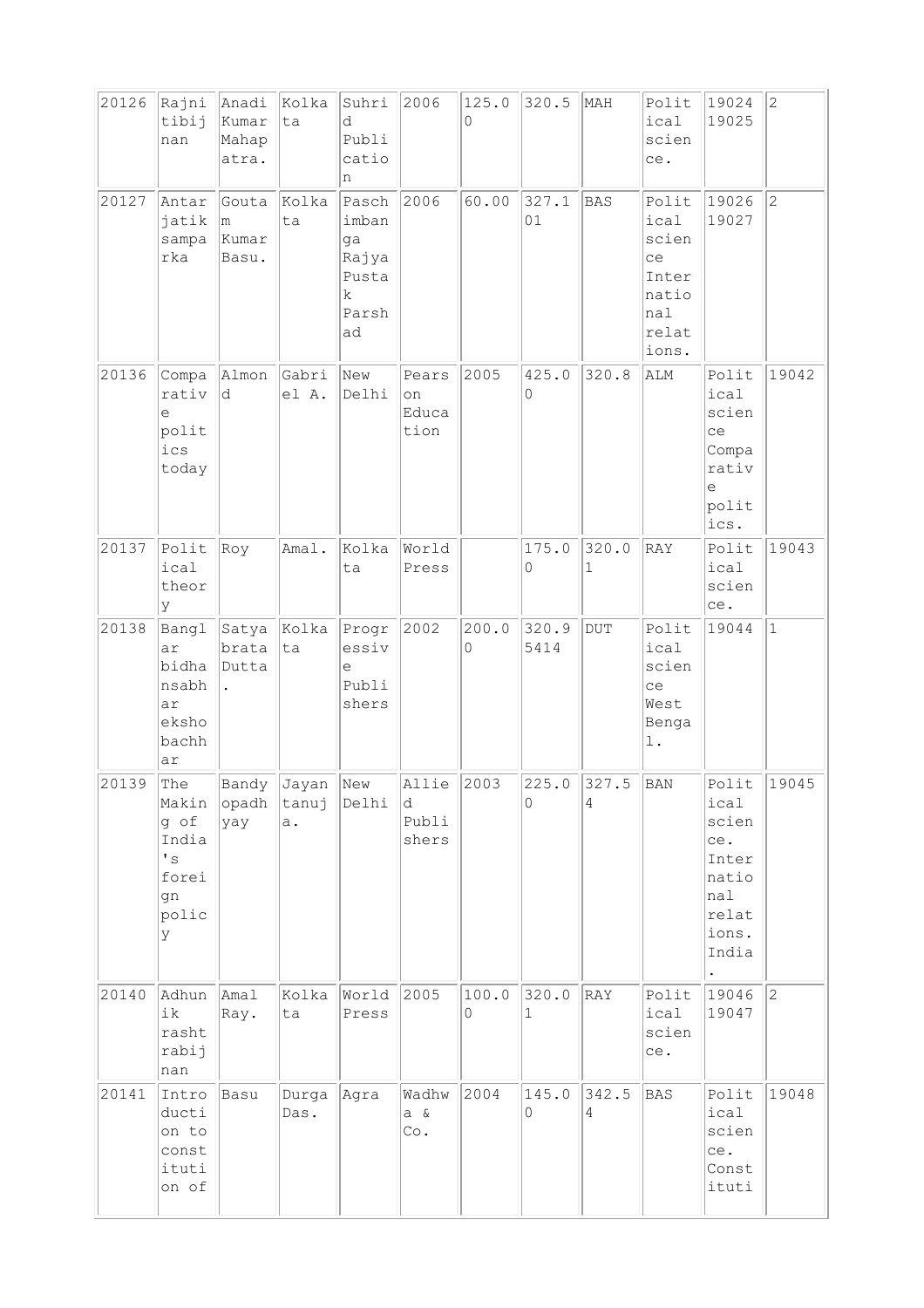|       | India                                                                                    |                                                      |              |                                              |                                      |            |            |            |                                                                         | on.<br>India                                                                                                      |                                           |
|-------|------------------------------------------------------------------------------------------|------------------------------------------------------|--------------|----------------------------------------------|--------------------------------------|------------|------------|------------|-------------------------------------------------------------------------|-------------------------------------------------------------------------------------------------------------------|-------------------------------------------|
| 20142 | la.<br>histo<br>ry of<br>polit<br>ical<br>thoug<br>ht                                    | Mukhe<br> rjee                                       | Subra<br>ta. | New<br>Delhi                                 | Prent<br>ice-H<br>all<br>οf<br>India | 2005       | 195.0<br>0 | 330.5      | MUK                                                                     | Polit<br>ical<br>scien<br>ce.<br>Polit<br>ical<br>thoug<br>ht.                                                    | 19049<br>19687<br>21023<br>21024<br>21038 |
| 20230 | Rajna<br>itik<br>samaj<br>tattw<br>а                                                     | Amale<br>ndu<br>Mukho<br>padhy<br>ay.                | Kolka<br>ta  | Centr<br>a1<br>Publi<br>shing<br>Conce<br>rn | 2008                                 | 110.0<br>0 | 301        | MUK        | Polit<br>ical<br>scien<br>ce.                                           | 20339<br>20340                                                                                                    | $ 2\rangle$                               |
| 20236 | Tulan<br>amula<br>$\mathbf k$<br>rajni<br>ti o<br>bides<br>her<br>sasan<br>byaba<br>stha | Dines<br>h<br>Chand<br> ra<br>Bhatt<br>achar<br>ууа. | Kolka<br>ta  | Vijoy<br>a Pub<br>House                      | 2006                                 | 130.0<br>0 | 320.3      | <b>BHA</b> | Polit<br>ical<br>scien<br>ce<br>Compa<br>rativ<br>e<br>polit<br>ics.    | 20992<br>20993                                                                                                    | $\overline{2}$                            |
| 20262 | Samas<br>amayi<br>k.<br>antar<br>jatik<br>sampa<br>rka                                   | Radha<br>raman<br>Chakr<br>abart<br>i.               | Kolka<br>lta | Praga<br>tishi<br>1<br>Praka<br>shak         | 2006                                 | 180.0<br>0 | 327        | <b>CHA</b> | Polit<br>ical<br>scien<br>ce<br>Inter<br>natio<br>nal<br>relat<br>ions. | 20093<br>20094<br>20095<br>20096<br>19345<br>19346<br>19347<br>19348                                              | 8                                         |
| 20327 | Rasht<br>rabij<br>nan                                                                    | Anadi<br>Kumar<br>Mahap<br>atra.                     | Kokka<br>ta  | Suhri<br>d<br>Publi<br>catio<br>n            | 2006                                 | 160.0<br>0 | 320.0<br>1 | MAH        | Polit<br>ical<br>scien<br>ce.                                           | 20988                                                                                                             | $\vert$ 1                                 |
| 20333 | Antar<br>jatik<br>sampa<br>rker<br>itiha<br>$\rm s$                                      | Gauta<br>m.<br>Basu.                                 | Kolka<br>ta  | B B<br>Kundu<br>Grand<br>sons                | 2007                                 | 130.0<br>0 | 327.0<br>9 | <b>BAS</b> | Polit<br>ical<br>scien<br>ce<br>Inter<br>natio<br>nal<br>relat<br>ions. | 18857<br>18858<br>18859<br>18860<br>18861<br>18862<br>18863<br>18864<br>19593<br>19594<br>19595<br>19596<br>19597 | 13                                        |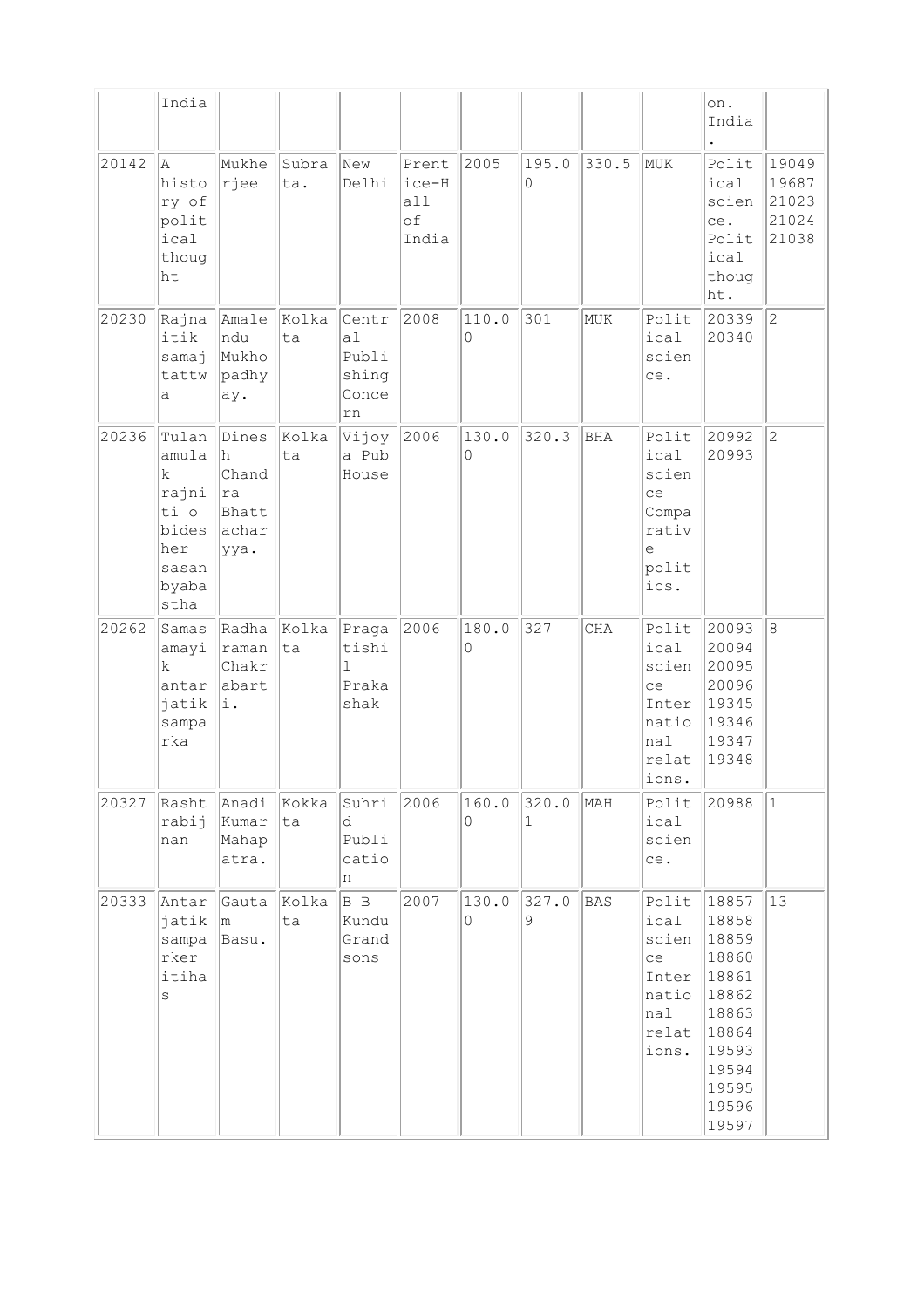| 20343 | Bhara<br>tiya<br>rasht<br>rachi<br>ntar<br>dhara                                    | Debas<br>ish<br>Chakr<br>abort<br>у. | Kolka<br>ta       | Centr<br>a <sub>1</sub><br>Book<br>Publi<br>shers |      | 150.0<br>0 | 320.5<br>0954         | CHA | Polit<br>ical<br>scien<br>ce<br>India                                    | 19663<br>19664<br>19665<br>19666          | $\overline{4}$ |
|-------|-------------------------------------------------------------------------------------|--------------------------------------|-------------------|---------------------------------------------------|------|------------|-----------------------|-----|--------------------------------------------------------------------------|-------------------------------------------|----------------|
| 20374 | Rasht<br>rabij<br>nan                                                               | Himac<br>hal<br>Chakr<br>abort<br>у. | Kolka<br>ta       |                                                   |      | 150.0<br>0 | 320                   | CHA | Polit<br>ical<br>scien<br>ce.                                            | 18729<br>18730<br>18731<br>18732          | $\overline{4}$ |
| 20395 | Tulan<br>amula<br>k<br>rajni<br>ti o<br>sasan<br>byaba<br>stha                      | Anadi<br>Kumar<br>Mahap<br>atra.     | Kolka<br>ta       | Suhri<br>d<br>Publi<br>catio<br>n                 | 2008 | 260.0<br>0 | 320.3                 | MAH | Polit<br>ical<br>scien<br>ce<br>Compa<br>rativ<br>e<br>polit<br>ics.     | 20218<br>20990<br>20991                   | 3              |
| 20396 | Rajna Nirma<br>itik<br>samaj<br>tattw<br>а                                          | $\mathbf 1$<br>Kanti<br>Ghosh        | Kolka<br>ta       | Sreeb<br>humi<br>Pub<br>Co.                       | 2007 | 130.0<br>0 | 301                   | GHO | Polit<br>ical<br>scien<br>ce.                                            | 18738<br>18739<br>18740                   | $\mathbf{3}$   |
| 20404 | Nirba<br>chita<br>sasan<br>byaba<br>stha<br>$\circ$<br>rajni<br>tir<br>rupre<br>kha | Nimai<br>Prama<br> nik.              | Kolka<br>ta       | Chhay<br>a<br>Praka<br>shani                      | 2007 | 170.0<br>0 | 320.3                 | PRA | Polit<br>ical<br>scien<br>ce<br>Compa<br>rativ<br>$\in$<br>polit<br>ics. | 19340<br>19341<br>19342<br>19343<br>19344 | 5              |
| 20540 | Adhun Amal<br>ik<br>rasht<br>rabij<br>nan                                           | Ray.                                 | Kolka World<br>ta | Press                                             | 2001 | 100.0<br>0 | 320.0<br>1            | RAY | Polit<br>ical<br>scien<br>ce.                                            | 20086<br>20087<br>20088                   | $\mathcal{E}$  |
| 20541 | Adhun<br>ik<br>rasht<br>rabij<br>nan                                                | Anadi<br>Kumar<br>Mahap<br>atra.     | Kolka<br>ta       | Suhri<br>d<br>Publi<br>catio<br>n                 | 2004 | 280.0<br>0 | 320.0<br>$\mathbf{1}$ | MAH | Polit<br>ical<br>scien<br>ce.                                            | 20089<br>20090<br>20091<br>20092          | $\vert$ 4      |
| 20542 | Rajni<br>tik<br>samaj<br>tattw<br>а                                                 | Anadi<br>Kumar<br>Mahap<br>atra.     | Kolka<br>ta       | Suhri<br>d<br>Publi<br>catio<br>n                 | 2007 | 175.0<br>0 | 301                   | MAH | Polit<br>ical<br>scien<br>ce.                                            | 20097<br>20098                            | $\overline{2}$ |
| 20543 | Rajni<br>tir<br>tattw<br>akath<br>a                                                 | Deepa<br>k.<br>Kumar<br>Das.         | Kolka<br>ta       | Praka<br>shan<br>Ekush<br>е                       | 2006 | 150.0<br>0 | 320.5<br>322          | DAS | Polit<br>ical<br>scien<br>ce<br>Polit<br>ical<br>ideol                   | 20099<br>20100<br>20101<br>20102          | $\overline{4}$ |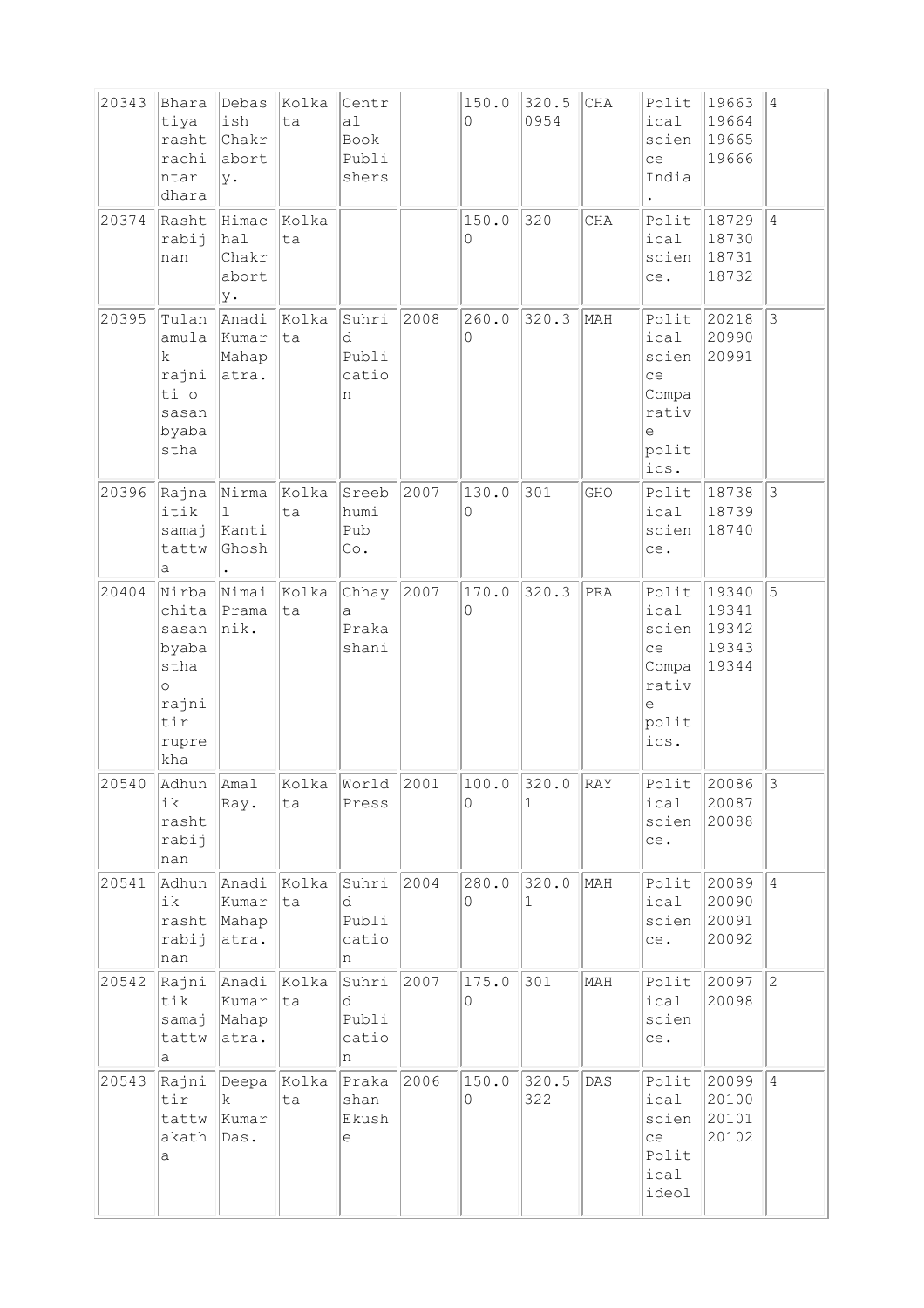|       |                                                                 |                                          |                     |                                              |                                       |            |              |            | ogies                                                                   |                                                                         |                         |
|-------|-----------------------------------------------------------------|------------------------------------------|---------------------|----------------------------------------------|---------------------------------------|------------|--------------|------------|-------------------------------------------------------------------------|-------------------------------------------------------------------------|-------------------------|
| 20544 | Rajni<br>tir<br>tattw<br>akath<br>a                             | Deepa<br>$\mathbf k$<br>Kumar<br>Das.    | Kolka<br>ta         | Praka<br>shan<br>Ekush<br>$\in$              |                                       | 100.0<br>0 | 320.5<br>322 | DAS        | Polit<br>ical<br>scien<br>ce<br>Polit<br>ical<br>ideol<br>ogies         | 20103<br>20104<br>20105<br>20106                                        | $\overline{4}$          |
| 20572 | Adhun<br>ik<br>rasht<br>rabij<br>nan                            | Anadi<br>Kumar<br>Mahap<br>atra.         | Kolka<br>ta         | Suhri<br>d<br>Publi<br>catio<br>n            | 2008                                  | 280.0<br>0 | 320.0<br>1   | MAH        | Polit<br>ical<br>scien<br>ce.                                           | 20216<br>20217                                                          | $\overline{c}$          |
| 20574 | Snata<br>k<br>darsh<br>an                                       | Samar<br>endra<br>Bhatt<br>achar<br>ууа. | Kolka<br> ta        | Book<br>Syndi<br>cate                        | 2007                                  | 120.0<br>0 | 100          | <b>BHA</b> | Polit<br>ical<br>scien<br>ce.                                           | 20221<br>20222                                                          | $\overline{c}$          |
| 20600 | Antar<br>jatik<br>sampa<br>rka                                  | Amale<br>ndu<br>Mukho<br>padhy<br>ay.    | Kolka<br>ta         | Centr<br>a1<br>Publi<br>shing<br>Conce<br>rn | 2004                                  | 100.0<br>0 | 327          | MUK        | Polit<br>ical<br>scien<br>ce<br>Inter<br>natio<br>nal<br>relat<br>ions. | 20337<br>20338                                                          | $\overline{c}$          |
| 20635 | Antar<br>jatik<br>sampa<br>rka o<br>barta<br>man<br>biswa       | Alak<br>Kumar<br>Ghosh                   | Kolka<br>ta         | Progr<br>essiv<br>e<br>Publi<br>shers        | 2009                                  | 120.0<br>0 | 327          | GHO        | Polit<br>ical<br>scien<br>ce<br>Inter<br>natio<br>nal<br>relat<br>ions. | 20579<br>20580<br>20581<br>24415<br>24416<br>24348                      | 6                       |
| 20638 | Thand<br>ayudd<br>ha<br>uttar<br>antar<br>jatik<br>sampa<br>rka | sanka<br>t o<br>$ $ praba<br>nata        | Anjan<br>a<br>Ghosh | Kolka<br>ta                                  | Progr<br>essiv<br>е<br>Publi<br>shers | 2007       | 120.0<br>0   | 327        | GHO                                                                     | Polit<br>ical<br>scien<br>ce<br>Inter<br>natio<br>nal<br>relat<br>ions. | 20587<br>20588<br>20589 |
| 20648 | Biswa<br>santr<br>asbad                                         | Murar<br>i<br>Ghosh                      | Kolka<br>ta         | Progr<br>essiv<br>e<br>Publi<br>shers        | 2005                                  | 50.00      | 327          | GHO        | Polit<br>ical<br>scien<br>ce<br>Inter<br>natio<br>nal<br>relat<br>ions. | 20598                                                                   | $\mathbf{1}$            |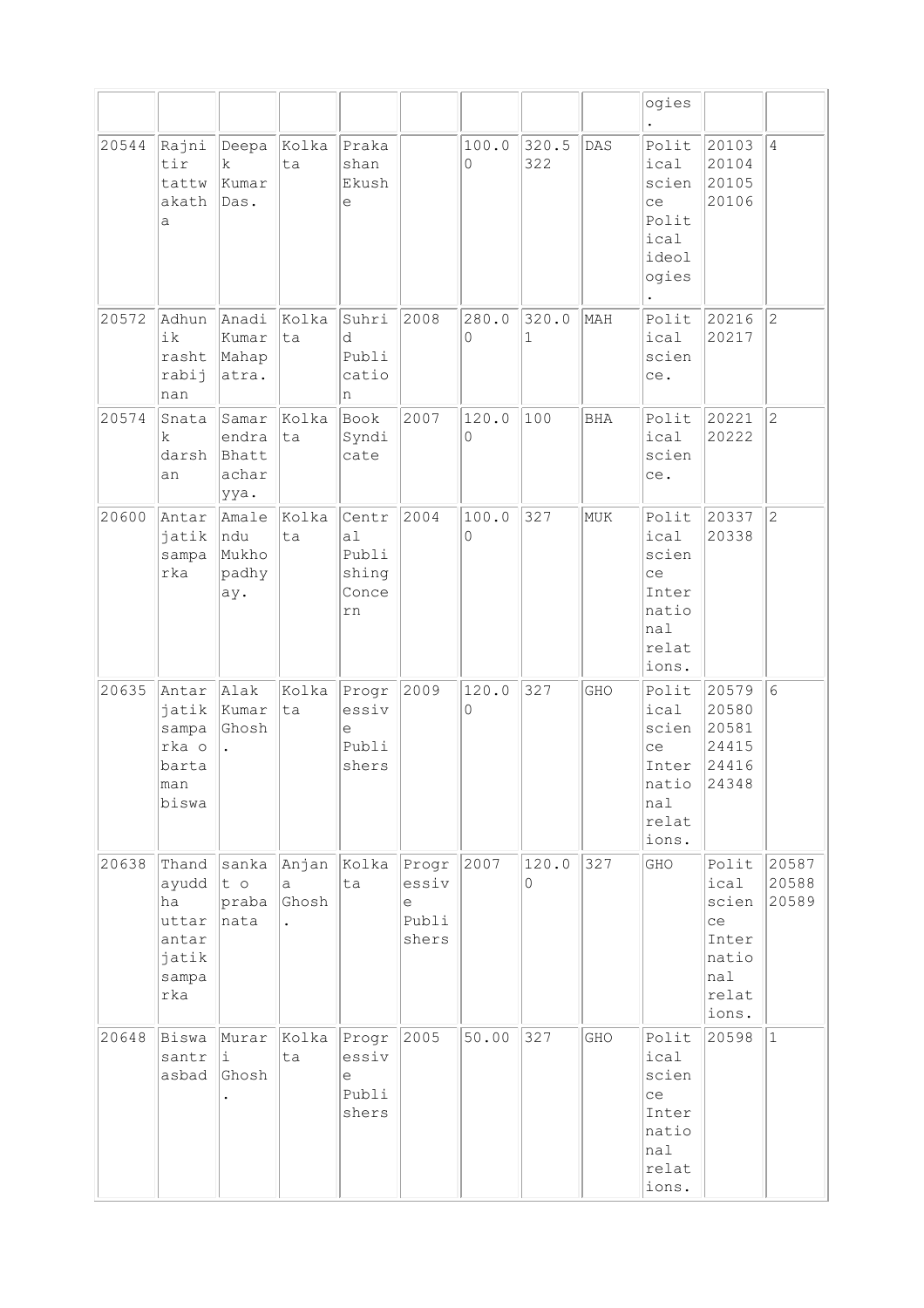| 20752 | Adhun<br>ik<br>rasht<br>rabij<br>nan                                  | Dines<br>h<br>Chand<br>ra<br>Bhatt<br>achar<br>ууа. | Kolka<br>ta                   | Vijoy<br>a Pub<br>House                                    | 2006                    | 130.0<br>0 | 320               | BHA         | Polit<br>ical<br>scien<br>ce.                                        | 18750<br>18751<br>18752<br>18753          | $\overline{4}$ |
|-------|-----------------------------------------------------------------------|-----------------------------------------------------|-------------------------------|------------------------------------------------------------|-------------------------|------------|-------------------|-------------|----------------------------------------------------------------------|-------------------------------------------|----------------|
| 20767 | Tulan<br>amula<br>k.<br>sasan<br>byabs<br>tha                         | Anup<br>Chakr<br>abart<br>i.                        | Kolka<br>ta                   | Pasch<br>imban<br>ga<br>Rajya<br>Pusta<br>k<br>Parsh<br>ad | 2006                    | 75.00      | 320.3             | CHA         | Polit<br>ical<br>scien<br>ce<br>Compa<br>rativ<br>e<br>polit<br>ics. | 18741<br>18742<br>18743<br>18744<br>18745 | 5              |
| 20770 | Bhara<br>tiya<br>rasht<br>rachi<br>nta o<br>jatiy<br>a<br>andol<br>an | Biswa<br>nath<br>Mukho<br>padhy<br>ay.              | Kolka<br>ta                   | Aramb<br>ag<br>Book<br>House                               | 2006                    | 80.00      | 320.9<br>54       | MUK         | Polit<br>ical<br>scien<br>ce<br>India                                | 18733<br>18734<br>18735<br>18736<br>18737 | 5              |
| 20775 | India<br>n<br>admin<br>istra<br>tion                                  | Bhatt<br>achar<br>ya                                | Mohit<br>$\ddot{\phantom{0}}$ | Kolka<br>ta                                                | World<br>Press          | 2000       | 75.00             | 354.5<br>41 | <b>BHA</b>                                                           | Polit<br>ical<br>scien<br>ce<br>India     | 19681          |
| 20779 | Snata<br>k<br>rasht<br>rabij<br>nan                                   | Himan<br>gshu<br>Ghosh                              | Kolka<br>ta                   | Book<br>Syndi<br>cate                                      | 2007                    | 150.0<br>0 | 320               | GHO         | Polit<br>ical<br>scien<br>ce.                                        | 18720<br>18721<br>18722<br>18723<br>18724 | 5              |
| 20787 | Polit<br>ical<br>theor<br>У                                           | Bhatt<br>achar<br>ууа                               | Dines<br>h<br>Chand<br>ra.    | Kolka<br>ta                                                | Vijoy<br>a Pub<br>House | 2007       | 200.0<br>$\Omega$ | 320.5       | BHA                                                                  | Polit<br>ical<br>scien<br>ce.             | 19676<br>19677 |
| 20794 | Pasch<br>atya<br>rasht<br>rachi<br>ntar<br>itiha<br>$\rm s$           | Amrit<br>abha<br>Bandy<br>opadh<br>yay.             | Kolka<br>ta                   | Suhri<br>d<br>Publi<br>catio<br>n                          | 2009                    | 130.0<br>0 | 320.5             | <b>BAN</b>  | Polit<br>ical<br>scien<br>ce<br>Weste<br>rn.                         | 20978<br>20979                            | $ 2\rangle$    |
| 20836 | Bisha<br>y<br>samaj<br>tattw<br>а                                     | Anadi<br>Kumar<br>Mahap<br>atra.                    | Kolka<br>ta                   | Suhri<br>d<br>Publi<br>catio<br>n                          | 2008                    | 275.0<br>0 | 301               | MAH         | Polit<br>ical<br>scien<br>ce<br>Socio<br>logy.                       | 20907<br>20908<br>20909<br>20910          | $\overline{4}$ |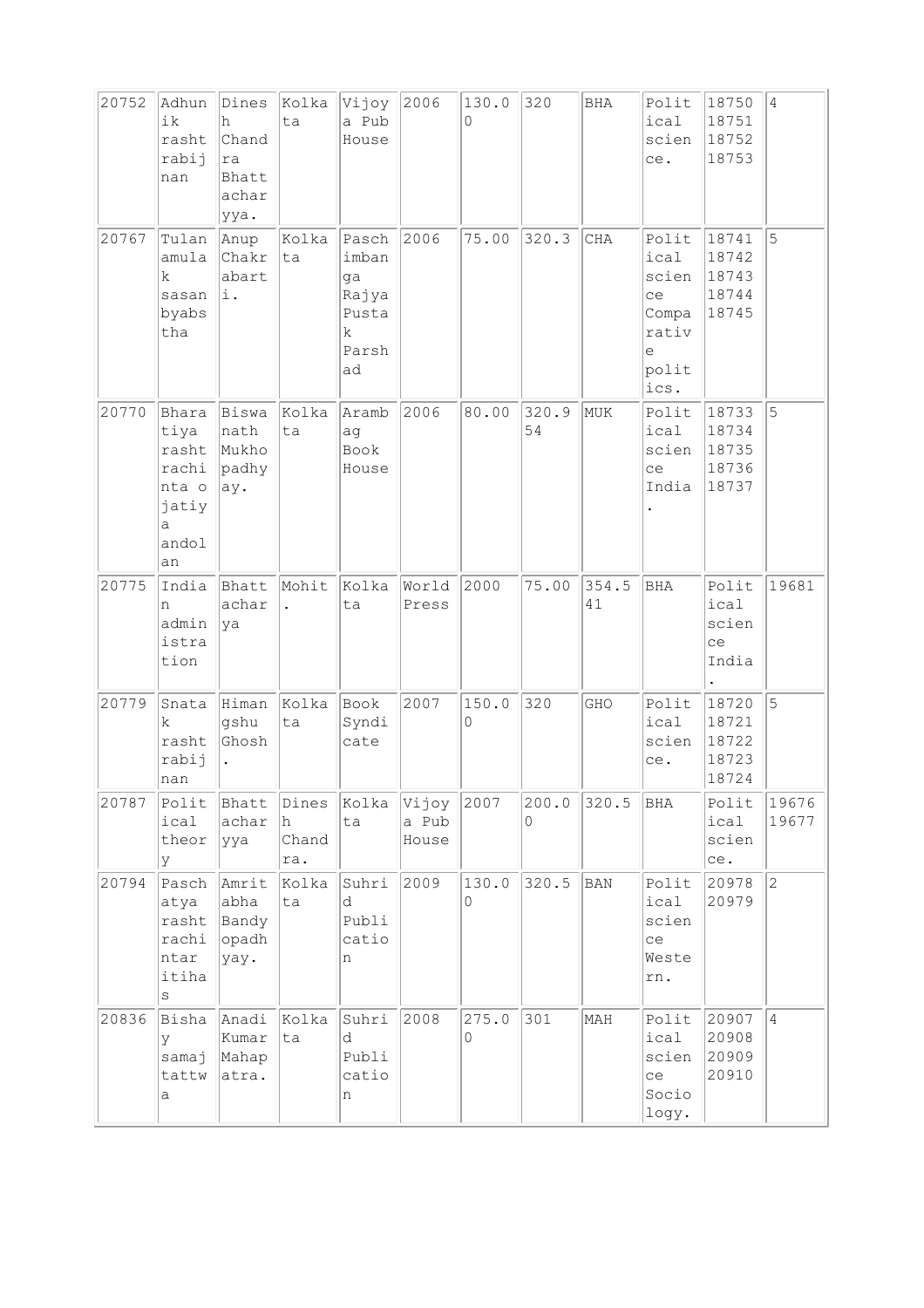| 20897 | Bhara<br>ter<br>barta<br>man<br>rajni<br>ti                               | prash<br>asan<br>$\circ$<br>bishw<br>a | Kumar<br>esh<br>Chakr<br>avart<br>у. | Kolka<br>ta                       | Praga<br>tishi<br>1.<br>Praka<br>shak | 2005       | 130.0<br>$\Omega$    | 342.9<br>54 | $\rm CHA$                                                                                     | Polit<br>ical<br>scien<br>ce<br>India     | 19337<br>19338<br>19339 |
|-------|---------------------------------------------------------------------------|----------------------------------------|--------------------------------------|-----------------------------------|---------------------------------------|------------|----------------------|-------------|-----------------------------------------------------------------------------------------------|-------------------------------------------|-------------------------|
| 20898 | Rajni<br>ti<br>bijna<br>n                                                 | Anadi<br>Kumar<br>Mahap<br>atra.       | Kolka<br>ta                          | Suhri<br>d<br>Publi<br>catio<br>n | 2006                                  | 125.0<br>0 | 320.5                | MAH         | Polit<br>ical<br>scien<br>ce.                                                                 | 19334<br>19335<br>19336<br>25353<br>25354 | 5                       |
| 21093 | Nirba<br>chita<br>rajni<br>tik<br>byaba<br>stha                           | Anadi<br>Kumar<br>Mahap<br>atra.       | Kolka<br>ta                          | Suhri<br>d<br>Publi<br>catio<br>n | 2015                                  | 240.0<br>0 | 320.3                | MAH         | Polit<br>ical<br>scien<br>ce<br>Compa<br>rativ<br>e<br>polit<br>ics.                          | 25357<br>25358                            | $\overline{2}$          |
| 21094 | Rasht<br>rabij<br>nan                                                     | Anadi<br>Kumar<br>Mahap<br>atra.       | Kolka<br>ta                          | Suhri<br>d<br>Publi<br>catio<br>n | 2016                                  | 300.0<br>0 | 320.0<br>$\mathbf 1$ | MAH         | Polit<br>ical<br>scien<br>ce.                                                                 | 25351<br>25352                            | $\overline{2}$          |
| 21095 | Rajni<br>tik<br>samaj<br>tattw<br>а                                       | Anadi<br>Kumar<br>Mahap<br>atra.       | Kolka<br>ta                          | Suhri<br>d<br>Publi<br>catio<br>n | 2015                                  | 260.0<br>0 | 301                  | MAH         | Polit<br>ical<br>scien<br>ce<br>Polit<br>ical<br>socio<br>logy.                               | 25359<br>25360<br>26049<br>26050<br>26051 | 5                       |
| 21096 | Bhara<br>tiya<br>radar<br>shan                                            | Anadi<br>kumar<br>rasht Mahap<br>atra  | Kolka<br>ta                          | Suhri<br>d<br>Publi<br>catio<br>n | 2015                                  | 200.0<br>0 | 320.5<br>0954        | MAH         | Polit<br>ical<br>scien<br>ce<br>India $ 24436$                                                | 25361<br>25362<br>24434<br>24435          | 5                       |
| 21097 | Bhara<br>ter<br>jatiy<br>$\circ$<br>andol<br>an                           | Anadi Kolka<br>Kumar<br>Mahap<br>atra. | ta                                   | Suhri<br>d<br>Publi<br>catio<br>n | 2014                                  | 140.0<br>0 | 954.0<br>3           | MAH         | Polit $ 25363 $<br>ical<br>scien<br>ce<br>India<br>$\bullet$                                  | 25364                                     | $\overline{2}$          |
| 21099 | Tulan<br>amula<br>$\mathbf{k}$<br>rajni<br>ti o<br>sasan<br>byaba<br>stha | Anadi<br>Kumar<br>Mahap<br>atra.       | Kolka<br>ta                          | Suhri<br>d<br>Publi<br>catio<br>n | 2016                                  | 320.0<br>0 | 320.3                | MAH         | Polit $ 25388 $<br>ical<br>scien $ 25348$<br>ce<br>Compa 25350<br>rativ<br>e<br>polit<br>ics. | 25389<br>25349                            | 5                       |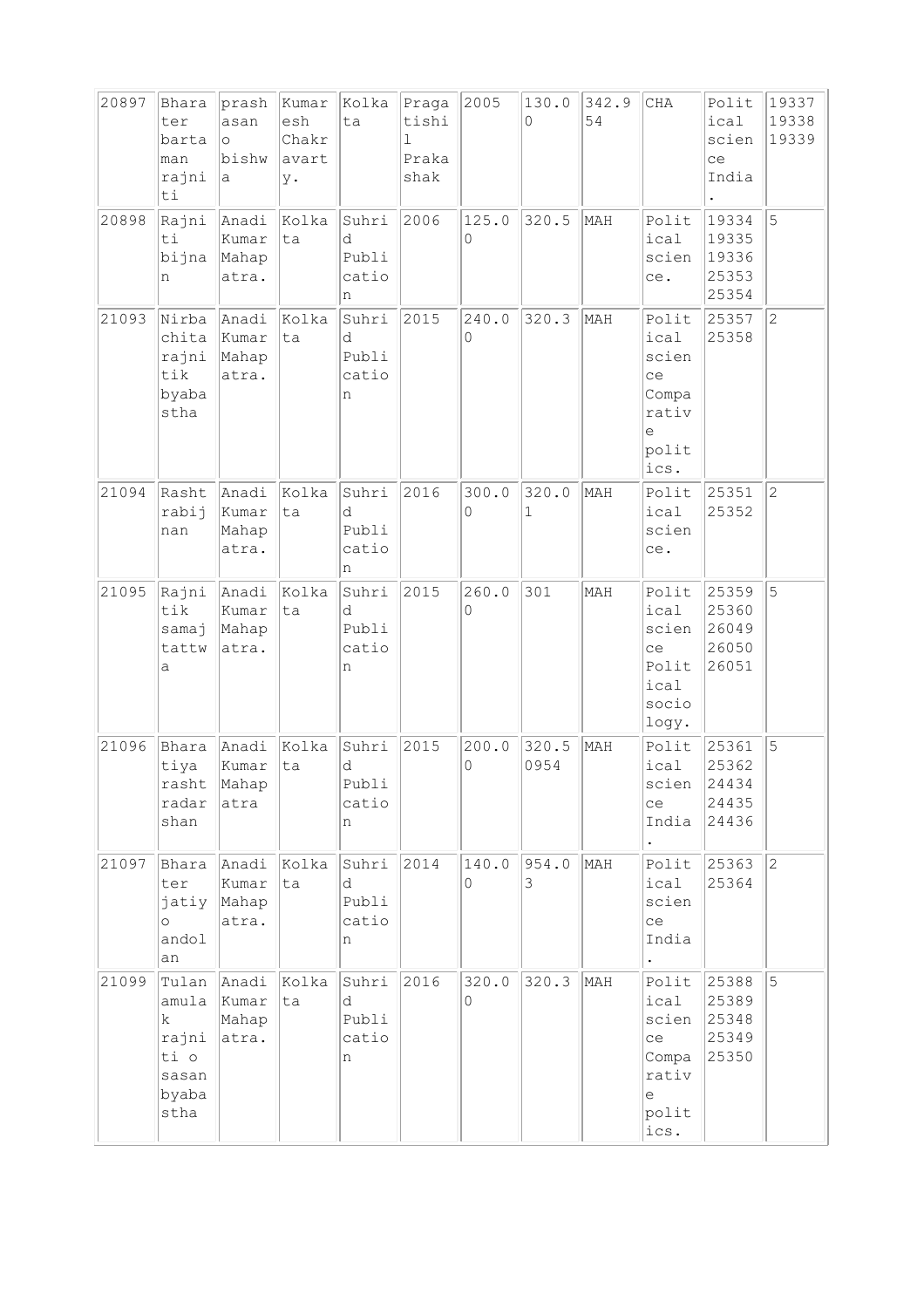| 21100 | Bhara<br>ter<br>sasan<br>byaba<br>stha<br>$\circ$<br>rajni<br>ti                 | Anadi<br>Kumar<br>Mahap<br>atra.                   | Kolka<br>ta | Suhri<br>d<br>Publi<br>catio<br>n                                   | 2015 | 400.0<br>0 | 342.5<br>$\overline{4}$ | MAH            | Polit<br>ical<br>scien<br>ce<br>India        | 25387                                     | $\vert$ 1      |
|-------|----------------------------------------------------------------------------------|----------------------------------------------------|-------------|---------------------------------------------------------------------|------|------------|-------------------------|----------------|----------------------------------------------|-------------------------------------------|----------------|
| 21101 | Bhara<br>ter<br>sasan<br>byaba<br>stha<br>$\circ$<br>rajni<br>ti<br>paric<br>hay | Anadi<br>Kumar<br>Mahap<br>atra.                   | Kolka<br>ta | Suhri<br>d<br>Publi<br>catio<br>n                                   | 2015 | 280.0<br>0 | 342.5<br>$\overline{4}$ | MAH            | Polit<br>ical<br>scien<br>ce<br>India        | 25355<br>25356                            | $\overline{2}$ |
| 21102 | Adhun<br>ik<br>rasht<br>rabij<br>nan                                             | Anadi<br>Kumar<br>Mahap<br>atra.                   | Kolka<br>ta | Suhri<br>d<br>Publi<br>catio<br>n                                   | 2016 | 400.0<br>0 | 320.0<br>$\mathbf{1}$   | MAH            | Polit<br>ical<br>scien<br>ce.                | 25390                                     | $\vert$ 1      |
| 21103 | Pasch Amrit<br>atya<br>rachi<br>ntar<br>itiha<br>$\rm s$                         | ava<br>rasht Bandy<br>$ $ opadh<br>yay.            | Kolka<br>ta | Suhri<br>d<br>Publi<br>catio<br>n                                   | 2012 | 160.0<br>0 | 320.5                   | <b>BAN</b>     | Polit<br>ical<br>scien<br>ce<br>Weste<br>rn. | 25391<br>25392<br>24431<br>24432<br>24433 | 5              |
| 21104 | Rasht<br>rabij<br>nan                                                            | Debas<br>ish<br>Chakr<br>abort<br>у.               | Kolka<br>ta | Centr<br>a1<br>Educa<br>tiona<br>$\mathbf 1$<br>Enter<br>prise<br>S | 2015 | 465.0<br>0 | 320.0<br>$\mathbf{1}$   | CHA            | Polit<br>ical<br>scien<br>ce.                | 25335<br>25336<br>25337<br>25338          | $ 4\rangle$    |
| 21105 | Adhun<br>ik<br>rasht<br>ratat<br>twer<br>rupre<br>kha                            | Nimai<br>Prama<br>nik.                             | Kolka<br>ta | Chhay<br>a<br>Praka<br>shani                                        | 2016 | 310.0<br>0 | 320.5                   | $\mathtt{PRA}$ | Polit<br>ical<br>scien<br>ce.                | 25320<br>25321<br>25322                   | $\overline{3}$ |
| 21106 | Adhun<br>ik<br>rasht<br>rabij<br>nan                                             | Dines<br>h<br>Chand<br>ra<br>Bhatt<br>achar<br>ya. | Kolka<br>ta | Vijay<br>a Pub<br>House                                             | 2015 | 180.0<br>0 | 320.0<br>1              | <b>BHA</b>     | Polit<br>ical<br>scien<br>ce.                | 25318<br>25319                            | $\overline{c}$ |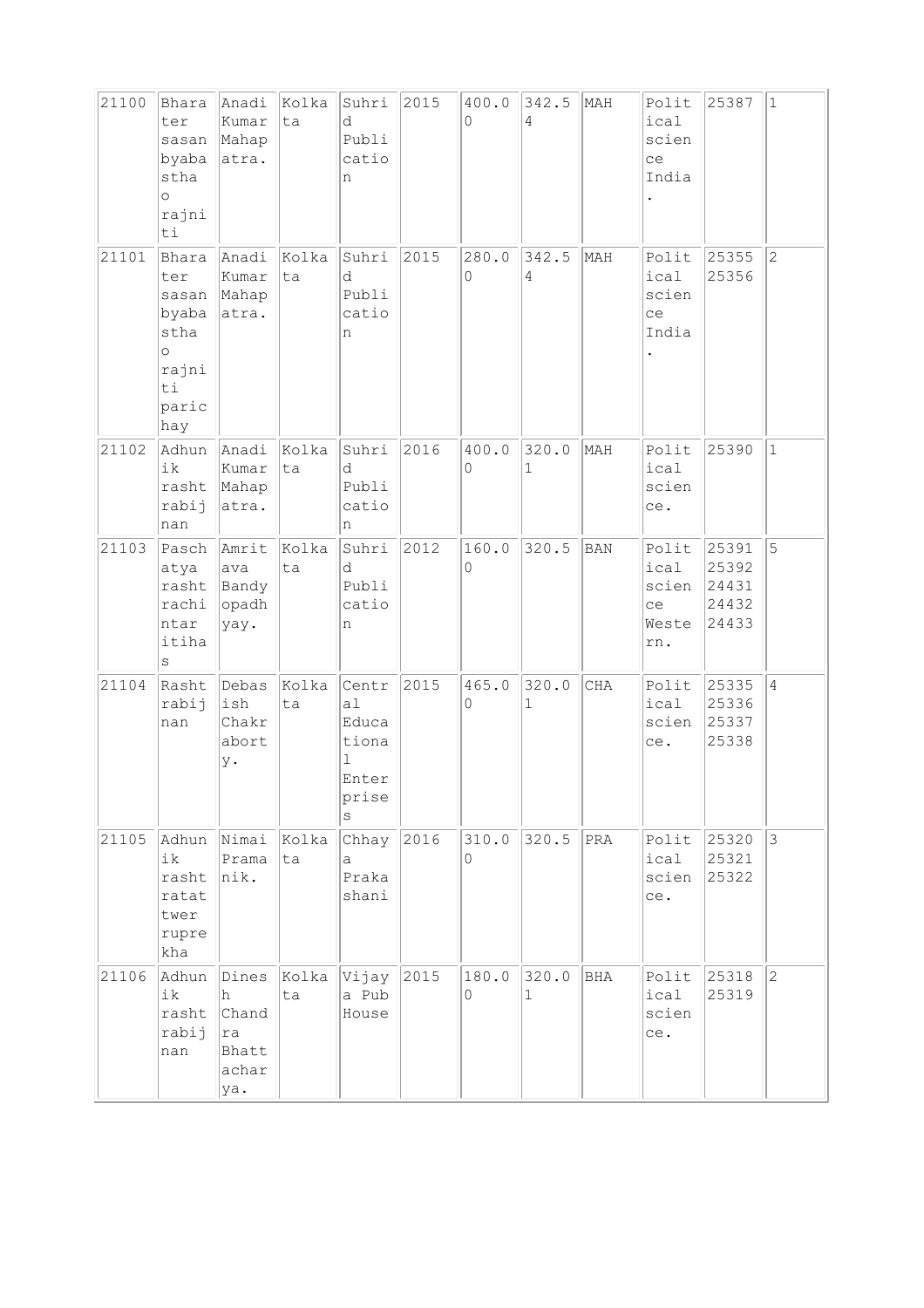| 21107 | The<br>Const<br>ituti<br>on of<br>India                                                | Johar<br>$\dot{1}$                   | JC.                          | New<br>Delhi                                   | Sterl<br>ing              | 2015       | 325.0<br>$\Omega$ | 342.5<br>4  | JOH                                                                     | Polit<br>ical<br>scien<br>ce<br>Const<br>ituti<br>on<br>India           | 25343<br>25344<br>25345<br>25346<br>25347                   |
|-------|----------------------------------------------------------------------------------------|--------------------------------------|------------------------------|------------------------------------------------|---------------------------|------------|-------------------|-------------|-------------------------------------------------------------------------|-------------------------------------------------------------------------|-------------------------------------------------------------|
| 21108 | Samas<br>amayi<br>$\mathbf k$<br>aanta<br>rjati<br>$\mathbf k$<br>sampa<br>rka         | Radha<br>raman<br>Chakb<br>arti.     | Kolka<br>ta                  | Praga<br>tishi<br>$\mathbf 1$<br>Praka<br>shak | 2015                      | 300.0<br>0 | 327               | CHA         | Polit<br>ical<br>scien<br>ce<br>Inter<br>natio<br>nal<br>relat<br>ions. | 25339<br>25340<br>25341<br>25342<br>24411<br>24412                      | $6\phantom{.}6$                                             |
| 21109 | A<br>Histo<br>ry of<br>polit<br>ical<br>thoug<br>ht                                    | Mukhe<br> rjee                       | Subra<br>ta.                 | New<br>Delhi                                   | PHI<br>Learn<br>ing       | 2015       | 350.0<br>$\Omega$ | 320.5       | MUK                                                                     | Polit<br>ical<br>scien<br>ce.                                           | 25314<br>25315<br>25316<br>25317<br>26040<br>26041<br>26042 |
| 21110 | Quest<br>ionin<br>g<br>ident<br>ity                                                    | Ghosh                                | Molly                        | Kolka<br>ta                                    | K P<br>Bagch<br>i &<br>Co | 2014       | 395.0<br>0        | 320.9<br>54 | GHO                                                                     | Polit<br>ical<br>scien<br>ce<br>India                                   | 25386                                                       |
| 21111 | Moder<br>n<br>polit<br>ical<br>const<br>ituti<br>ons                                   | Bhatt<br>achar<br>ууа                | Dines<br>lh.<br>Chand<br>ra. | Kolka<br>ta                                    | Vijoy<br>a Pub<br>House   | 2013       | 300.0<br>0        | 320.3       | <b>BHA</b>                                                              | Polit<br>ical<br>scien<br>ce<br>compa<br>rativ<br>e<br>polit<br>ics.    | 25398                                                       |
| 21112 | India<br>n<br>gover<br>nment<br>and<br>polit<br>ics                                    | Bhatt Dines<br>achar<br><u> </u> yya | h<br>Chand<br>ra.            | Kolka<br>ta                                    | Vijoy<br>a Pub<br>House   | 2012       | 250.0<br>$\Omega$ | 342.5<br>4  | <b>BHA</b>                                                              | polit<br>ical<br>scien<br>ce<br>India                                   | 25397                                                       |
| 21113 | Inter<br>natio<br>nal<br>relat<br>ions<br>since<br>the<br>twent<br>ieth<br>centu<br>rу | Bhatt<br>achar<br>ууа                | Dines<br>lh.<br>Chand<br>ra. | Kolka<br>ta                                    | Vijoy<br>a Pub<br>House   | 2012       | 250.0<br>0        | 327.1<br>01 | BHA                                                                     | Polit<br>ical<br>scien<br>ce<br>Inter<br>natio<br>nal<br>relat<br>ions. | 25396                                                       |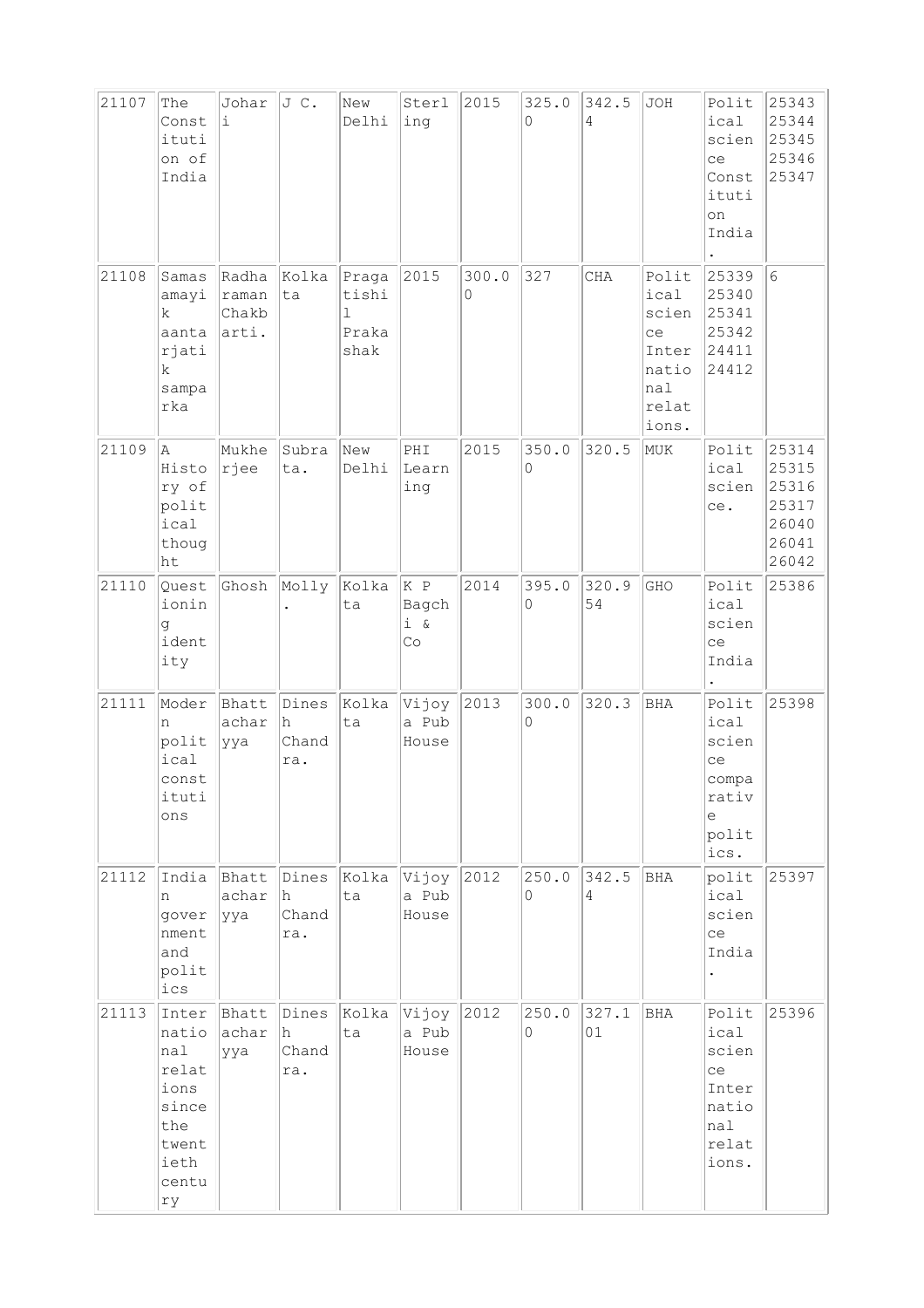| 21114 | Polit          | Sen        | Sharm                | Kolka        | Rohin           | 2014 | 250.0      | 320.0        | SEN        | Polit                | 25400 |
|-------|----------------|------------|----------------------|--------------|-----------------|------|------------|--------------|------------|----------------------|-------|
|       | ical           |            | istha                | ta           | i               |      | 0          | $\mathbf{1}$ |            | ical                 | 25401 |
|       | scien          |            | $\ddot{\phantom{0}}$ |              | Nanda           |      |            |              |            | scien                |       |
|       | ce             |            |                      |              | n               |      |            |              |            | ce.                  |       |
| 21115 | Publi<br>C     | Chopr<br>а | Dines<br>h.          | New<br>Delhi | Sonal<br>i      | 2012 | 875.0<br>0 | 351.5<br>4   | CHO        | Polit<br>ical        | 25399 |
|       | admin          |            |                      |              | Publi           |      |            |              |            | scien                |       |
|       | istra          |            |                      |              | catio           |      |            |              |            | ce                   |       |
|       | tion           |            |                      |              | ns              |      |            |              |            | Publi                |       |
|       | in<br>India    |            |                      |              |                 |      |            |              |            | $\mathsf C$<br>admin |       |
|       |                |            |                      |              |                 |      |            |              |            | istra                |       |
|       |                |            |                      |              |                 |      |            |              |            | tion                 |       |
|       |                |            |                      |              |                 |      |            |              |            | India                |       |
| 21116 | China          | Sen        | Rabin                | Howra        | Manus           | 2002 | 160.0      | 320.9        | SEN        | Polit                | 25402 |
|       | and            |            | dra.                 | h            | cript           |      | 0          | 51           |            | ical                 |       |
|       | ASEAN          |            |                      |              | India           |      |            |              |            | scien                |       |
|       |                |            |                      |              |                 |      |            |              |            | ce                   |       |
|       |                |            |                      |              |                 |      |            |              |            | China                |       |
| 21117 | Polit          | Kapil      | Shrut                | New          | CUP             | 2013 | 645.0      | 320.5        | KAP        | Polit                | 25365 |
|       | ical           | a          | i.                   | Delhi        |                 |      | 0          |              |            | ical                 |       |
|       | thoug<br>ht in |            |                      |              |                 |      |            |              |            | scien                |       |
|       | actio          |            |                      |              |                 |      |            |              |            | ce.                  |       |
|       | n              |            |                      |              |                 |      |            |              |            |                      |       |
| 21118 | Polit          | Josep      | Sarah                | New          | Found           | 2007 | 695.0      | 320.0        | <b>JOS</b> | Polit                | 25366 |
|       | ical<br>theor  | h          |                      | Delhi        | ation<br>Books  |      | 0          | $\mathbf 1$  |            | ical<br>scien        |       |
|       | y and          |            |                      |              |                 |      |            |              |            | ce.                  |       |
|       | power          |            |                      |              |                 |      |            |              |            |                      |       |
| 21119 | Princ          | Oppen      | Joe.                 | New          | CUP             | 2013 | 495.0      | 320.0        | OPP        | Polit                | 25368 |
|       | iples<br>of    | heime<br>r |                      | Delhi        |                 |      | 0          | $\mathbf{1}$ |            | ical<br>scien        |       |
|       | polit          |            |                      |              |                 |      |            |              |            | ce.                  |       |
|       | $ics$          |            |                      |              |                 |      |            |              |            |                      |       |
| 21120 | Gover          | Chaub      | Shiba                | Kolka        | K P             | 2006 | 350.0      | 321.8        | CHA        | Polit                | 21004 |
|       | nment<br>and   | е          | ni<br>Kinka          | ta           | Bagch<br>$i \&$ |      | 0          | 04095<br>4   |            | ical<br>scien        | 25370 |
|       | oppos          |            | r.                   |              | Co              |      |            |              |            | ce                   |       |
|       | ition          |            |                      |              |                 |      |            |              |            | India                |       |
|       |                |            |                      |              |                 |      |            |              |            | $\bullet$            |       |
| 21121 | Elect<br>oral  | Basu       | Subho                | Kolka<br>ta  | K P<br>Bagch    | 2000 | 400.0<br>0 | 324.9<br>54  | <b>BAS</b> | Polit<br>ical        | 25367 |
|       | polit          |            |                      |              | $i \delta$      |      |            |              |            | scien                |       |
|       | ics            |            |                      |              | Co              |      |            |              |            | ce                   |       |
|       | in<br>south    |            |                      |              |                 |      |            |              |            | South<br>Asia.       |       |
|       | Asia           |            |                      |              |                 |      |            |              |            |                      |       |
| 21122 | Globa          | Heywo      | Andre                | Hamps        | Palgr           | 2014 | 930.0      | 327          | HEY        | Polit                | 25382 |
|       | 1              | od         | w.                   | hire         | ave             |      | 0          |              |            | ical                 |       |
|       | polit<br>ics   |            |                      |              | Macmi<br>llan   |      |            |              |            | scien<br>ce          |       |
|       |                |            |                      |              |                 |      |            |              |            | Inter                |       |
|       |                |            |                      |              |                 |      |            |              |            | natio                |       |
|       |                |            |                      |              |                 |      |            |              |            | nal                  |       |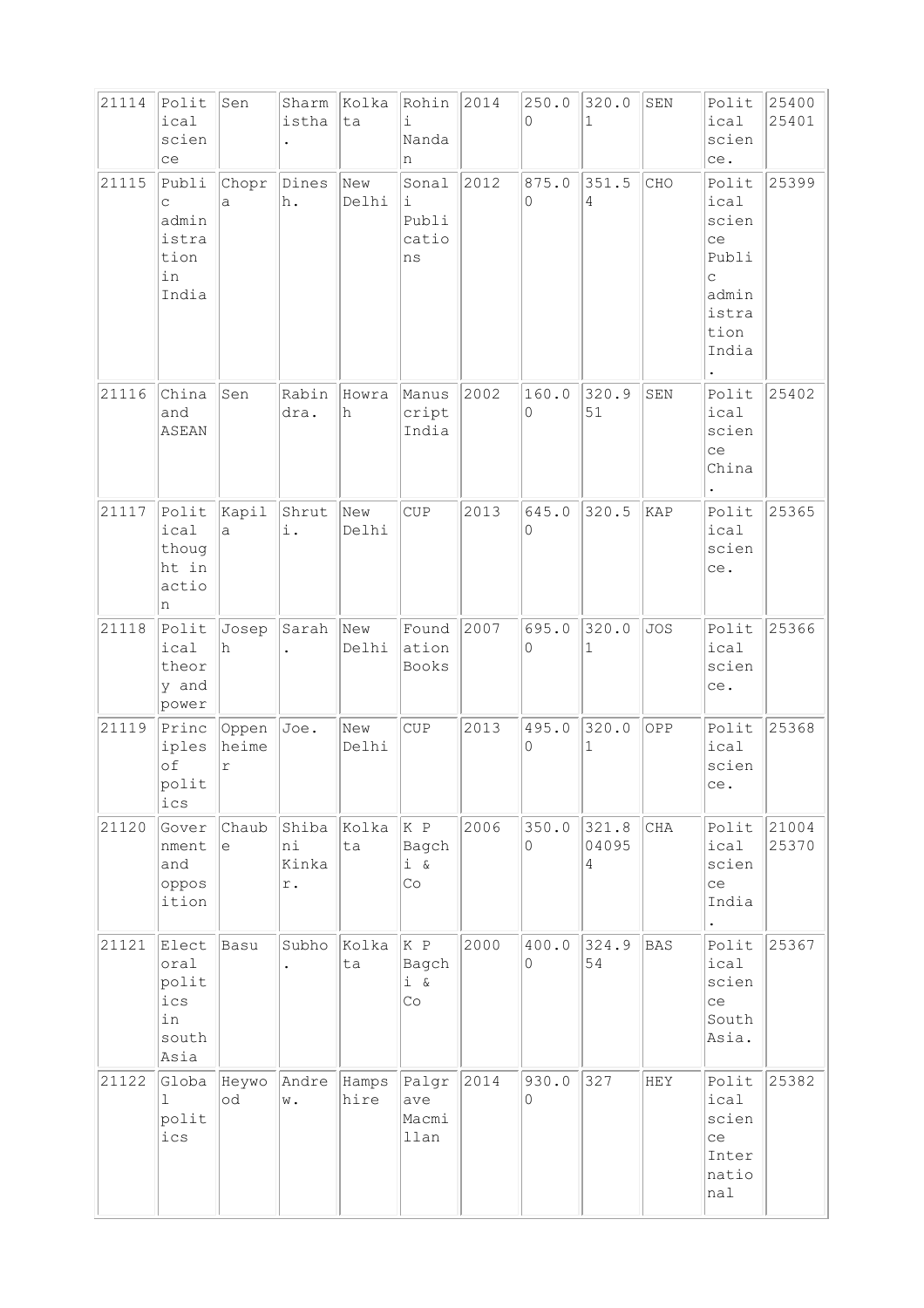|       |                                                                                                             |                      |                               |                     |                                  |      |                         |                         |     | relat<br>ions.                                                           |       |
|-------|-------------------------------------------------------------------------------------------------------------|----------------------|-------------------------------|---------------------|----------------------------------|------|-------------------------|-------------------------|-----|--------------------------------------------------------------------------|-------|
| 21123 | Compa<br>rativ<br>$\epsilon$<br>polit<br>ics<br>of<br>the<br>'thir<br>d<br>world<br>$\mathbf{L}$            | Green                | Decem<br>ber.                 | New<br>Delhi        | Viva<br>Books                    | 2012 | 1095.<br>0 <sub>0</sub> | 320.3                   | GRE | Polit<br>ical<br>scien<br>ce<br>Compa<br>rativ<br>$\in$<br>polit<br>ics. | 25383 |
| 21124 | India<br>since<br>1980                                                                                      | Gangu<br>1y          | Sumit<br>$\ddot{\phantom{0}}$ | New<br>Delhi        | <b>CUP</b>                       | 2015 | 395.0<br>0              | 320.9<br>54             | GAN | Polit<br>ical<br>scien<br>ce<br>India<br>$\ddot{\phantom{0}}$            | 25384 |
| 21125 | India<br>n<br>admin<br>istra<br>tion<br>of<br>Lord<br>Willi<br>am<br>Benti<br>nck                           | Mukhe<br>rjee        | Sipra<br>$\ddot{\phantom{0}}$ | Kolka<br>ta         | K P<br>Bagch<br>$i \&$<br>Co     | 1994 | 140.0<br>0              | 351.5<br>$\overline{4}$ | MUK | Polit<br>ical<br>scien<br>ce<br>India                                    | 25385 |
| 21126 | Polit<br>ical<br>econo<br>my of<br>india<br>n<br>agric<br>ultur<br>$\mathrel{\mathop{\mathrm{e}}\nolimits}$ | Rudra                | Ashok<br>$\ddot{\phantom{0}}$ | Kolka<br>ta         | K P<br>Bagch<br>$i \alpha$<br>Co | 1992 | 300.0<br>0              | 337.0<br>954            | RUD | Polit<br>ical<br>scien<br>ce.                                            | 25369 |
| 21127 | Polit<br>ical<br>analy<br>sis                                                                               | Hay                  | $\ddot{\phantom{0}}$          | Colin Hamps<br>hire | Palgr<br>ave<br>Macmi<br>llan    | 2002 | 723.0<br>0              | 320                     | HAY | Polit<br>ical<br>scien<br>ce.                                            | 25378 |
| 21128 | Inter<br>natio<br>nal<br>polit<br>ical<br>econo<br>my                                                       | Mille<br>$\Upsilon$  | Raymo<br>nd C.                | Londo<br>n          | Routl<br>edge                    | 2008 | 2377.<br>00             | 337                     | MIL | Polit<br>ical<br>scien<br>ce.                                            | 25393 |
| 21129 | Trans<br>formi<br>ng<br>world<br>polit<br>ics                                                               | Agath<br>angel<br>ou | Anna<br>M.                    | Londo<br>n          | Routl<br>edge                    | 2009 | 2067.<br>0 <sub>0</sub> | 327                     | AGA | Polit<br>ical<br>scien<br>ce<br>Inter<br>natio<br>nal                    | 25394 |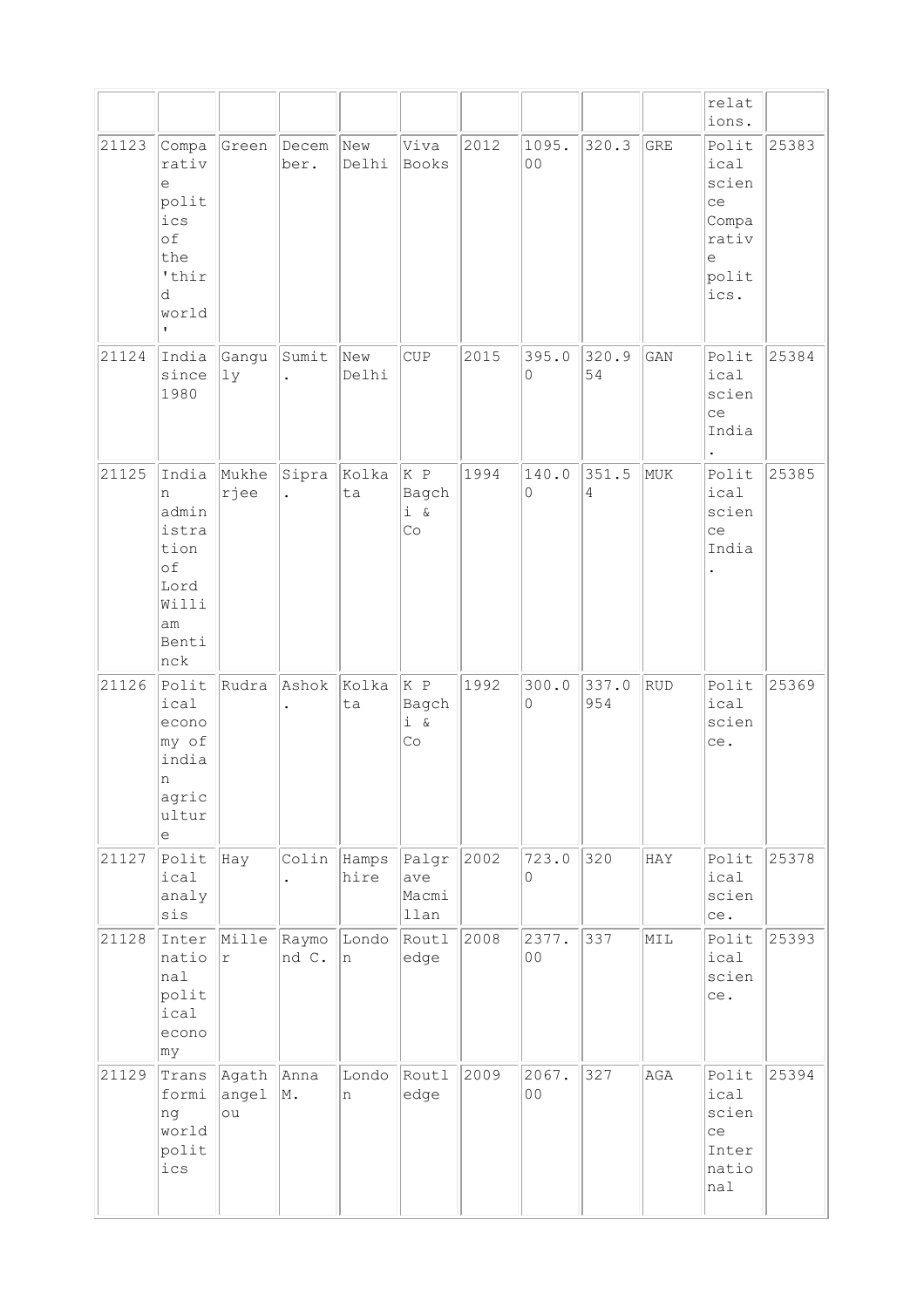|       |                                                                    |                                      |               |                               |                               |            |                         |                       |                                              | relat<br>ions.                                                       |                                           |
|-------|--------------------------------------------------------------------|--------------------------------------|---------------|-------------------------------|-------------------------------|------------|-------------------------|-----------------------|----------------------------------------------|----------------------------------------------------------------------|-------------------------------------------|
| 21130 | Compa<br>rativ<br>е<br>gover<br>nment<br>and<br>polit<br>ics       | Hague                                | Rod.          | Hamps<br>hire                 | Palgr<br>ave<br>Macmi<br>llan | 2010       | 2998.<br>0 <sub>0</sub> | 320.3                 | <b>HAG</b>                                   | Polit<br>ical<br>scien<br>ce<br>Compa<br>rativ<br>e<br>polit<br>ics. | 25395                                     |
| 21131 | An<br>Intro<br>ducti<br>on to<br>polit<br>ical<br>theor<br>У       | Gauba                                | O P.          | Indir<br>apura<br>m           | Mayur<br>Paper<br>backs       | 2014       | 450.0<br>$\Omega$       | 320.0<br>$\mathbf{1}$ | GAU                                          | Polit<br>ical<br>scien<br>ce.                                        | 25323<br>25324<br>25325                   |
| 21132 | Compa<br>rativ<br>e<br>polit<br>ics                                | Johar<br>i                           | JC.           | New<br>Delhi                  | Sterl<br>ing                  | 2015       | 350.0<br>0              | 320.3                 | <b>JOH</b>                                   | Polit<br>ical<br>scien<br>ce<br>Compa<br>rativ<br>e<br>polit<br>ics. | 25326<br>25327<br>25328<br>25329<br>25330 |
| 21133 | Intro<br>ducti<br>on to<br>the<br>const<br>ituti<br>on of<br>India | Basu                                 | Durga<br>Das. | Gurga<br>on                   | Lexis<br>Nexis                | 2015       | 350.0<br>0              | 342.5<br>4            | <b>BAS</b>                                   | Polit<br>ical<br>scien<br>ce<br>India                                | 25331<br>25332<br>25333<br>25334<br>26016 |
| 21189 | Pasch<br>atya<br>rasht<br>rachi<br>ntar<br>itiha<br>S              | Kalya<br>n<br>Kumar<br>Sarka<br>r.   | Kolka<br>ta   | Sreeb<br>humi<br>Pub<br>House | 2015                          | 160.0<br>0 | 320.5                   | SAR I                 | Polit<br>ical<br>scien<br>ce<br>Weste<br>rn. | 24335                                                                | $\vert$ 1                                 |
| 21190 | Bhara<br>tiya<br>rasht<br>rachi<br>ntar<br>itiha<br>S              | Kalya<br>n<br>Kumar<br>Sarka<br>r.   | Kolka<br>ta   | Sreeb<br>humi<br>Pub<br>House |                               | 250.0<br>0 | 320.9<br>54             | SAR I                 | Polit<br>ical<br>scien<br>ce<br>India        | 24337                                                                | $\mathbf{1}$                              |
| 21191 | Bhara<br>tiya<br>rasht<br>rachi<br>ntar<br>itiha<br>$\rm s$        | Kalya<br>In.<br>Kumar<br>Sarka<br>r. | Kolka<br>ta   | Sreeb<br>humi<br>Pub<br>House | 2015                          | 300.0<br>0 | 330.9<br>54             | SAR<br>II             | Polit<br>ical<br>scien<br>ce<br>India        | 24338                                                                | $\mathbf{1}$                              |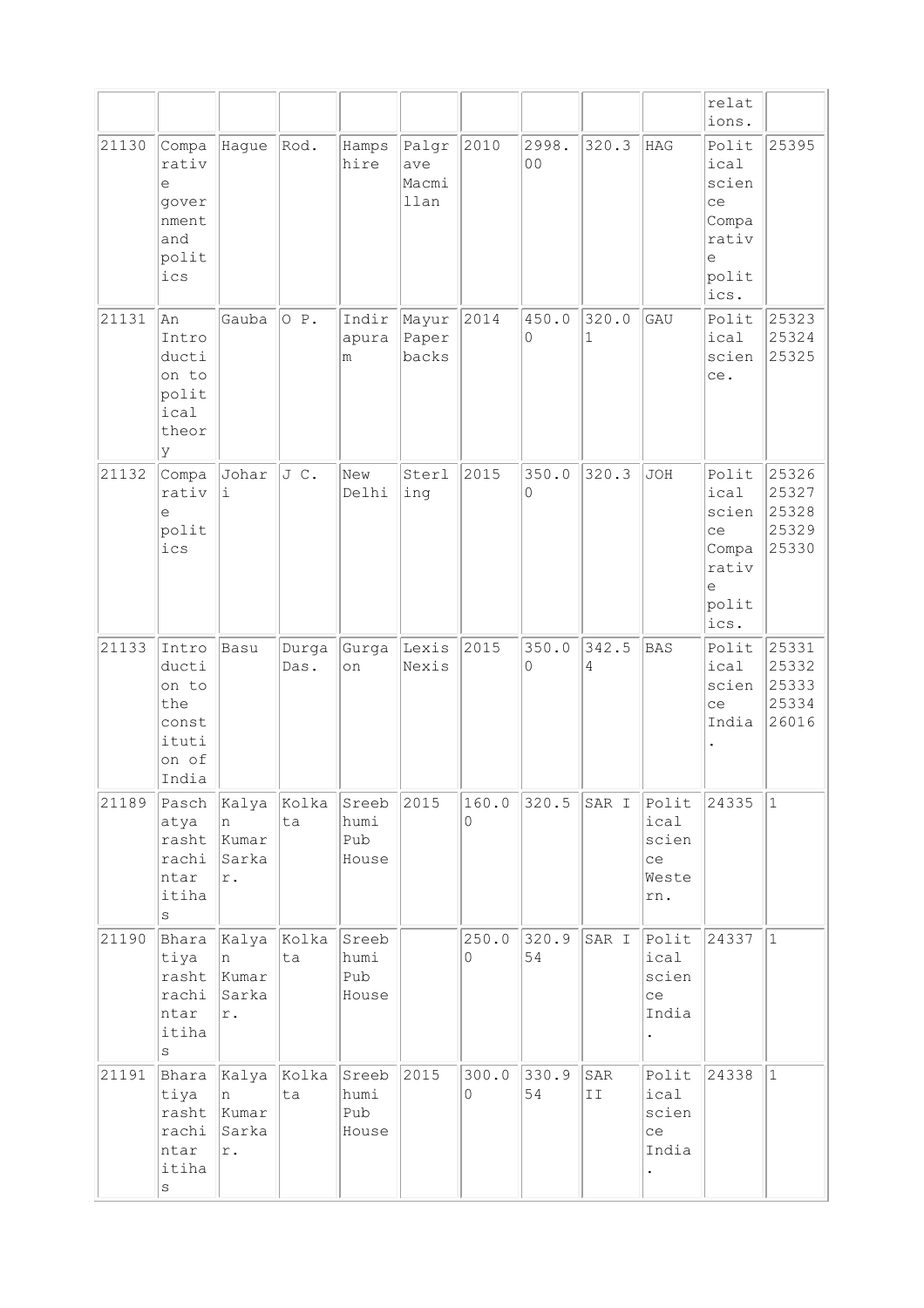| 21192 | Pasch<br>atya<br>rasht<br>rachi<br>ntar<br>itiha<br>S                               | Kalya<br>n<br>Kumar<br>Sarka<br>$\mathtt{r}$ .        | Kolka<br>ta               | Sreeb<br>humi<br>Pub<br>House                                                         | 2014                 | 165.0<br>0 | 320.5       | SAR<br>II      | Polit<br>ical<br>scien<br>ce<br>Weste<br>rn.                             | 24340                            | $\vert$ 1      |
|-------|-------------------------------------------------------------------------------------|-------------------------------------------------------|---------------------------|---------------------------------------------------------------------------------------|----------------------|------------|-------------|----------------|--------------------------------------------------------------------------|----------------------------------|----------------|
| 21197 | Tulan<br>amula<br>k<br>rajni<br>ti o<br>bides<br>her<br>sasan<br>byaba<br>stha      | Dines<br>lh.<br>Chand<br> ra<br>Bhatt<br>achar<br>ya. | Kolka<br>ta               | Vijoy<br>a Pub<br>House                                                               | 2006                 | 130.0<br>0 | 320.3       | BHA            | Polit<br>ical<br>scien<br>ce<br>Compa<br>rativ<br>е<br>polit<br>ics.     | 18754<br>18755<br>18756<br>18757 | $\overline{4}$ |
| 21209 | Tulan<br>amula<br>k.<br>rajni<br>ti o<br>shasa<br>nbyab<br>astha                    | $\mathsf{a}$<br>Majum<br>dar.                         | $ $ Dipik $ $ Kolka<br>ta | Praga<br>tishi<br>1<br>Praka<br>shak                                                  | 2008                 | 300.0<br>0 | 320.3       | MAJ            | Polit<br>ical<br>scien<br>ce<br>Compa<br>rativ<br>e<br>polit<br>ics.     | 20986<br>20987                   | $\overline{c}$ |
| 21305 | Iraq                                                                                | tel o<br>Ameri<br>ca                                  | Murar<br>i<br>Ghosh       | Kolka<br>ta                                                                           | Grant<br>hamit<br>ra | 2005       | 60.00       | 327.5<br>67073 | GHO                                                                      | Polit<br>ical<br>scien<br>ce.    | 26098<br>26099 |
| 21315 | Nirba<br>chita<br>sasan<br>byaba<br>stha<br>$\circ$<br>rajni<br>tir<br>rupre<br>kha | Nimai<br>Prama<br> nik.                               | Kolka<br>ta               | Chhay<br>$\mathsf{a}$<br>Praka<br>shani                                               | 2015                 | 380.0<br>0 | 320.3       | PRA            | Polit<br>ical<br>scien<br>ce<br>Compa<br>rativ<br>$\in$<br>polit<br>ics. | 26043<br>26044<br>26045          | $ 3\rangle$    |
| 21316 | Bhara<br>tiya<br>rasht<br>rachi<br>ntar<br>itiha<br>S                               | Kalya<br>n<br>Kumar<br>Sarka<br>$\mathtt{r}$ .        | Kolka<br>ta               | Sreeb<br>humi<br>Pub<br>House                                                         | 2015                 | 250.0<br>0 | 320.9<br>54 | SAR I          | Polit<br>ical<br>scien<br>ce<br>India                                    | 26034<br>26035<br>26036          | $\vert$ 3      |
| 21317 | Samaj<br>tattw<br>er<br>rupre<br>kha                                                | Parim<br>al<br>Bhush<br>an<br>Kar.                    | Kolka<br>ta               | Centr<br>a <sub>1</sub><br>Educa<br>tiona<br>$\mathbf 1$<br>Enter<br>prise<br>$\rm s$ | 2012                 | 185.0<br>0 | 301         | KAR            | Polit<br>ical<br>scien<br>ce.                                            | 26031<br>26032<br>26033          | $\vert$ 3      |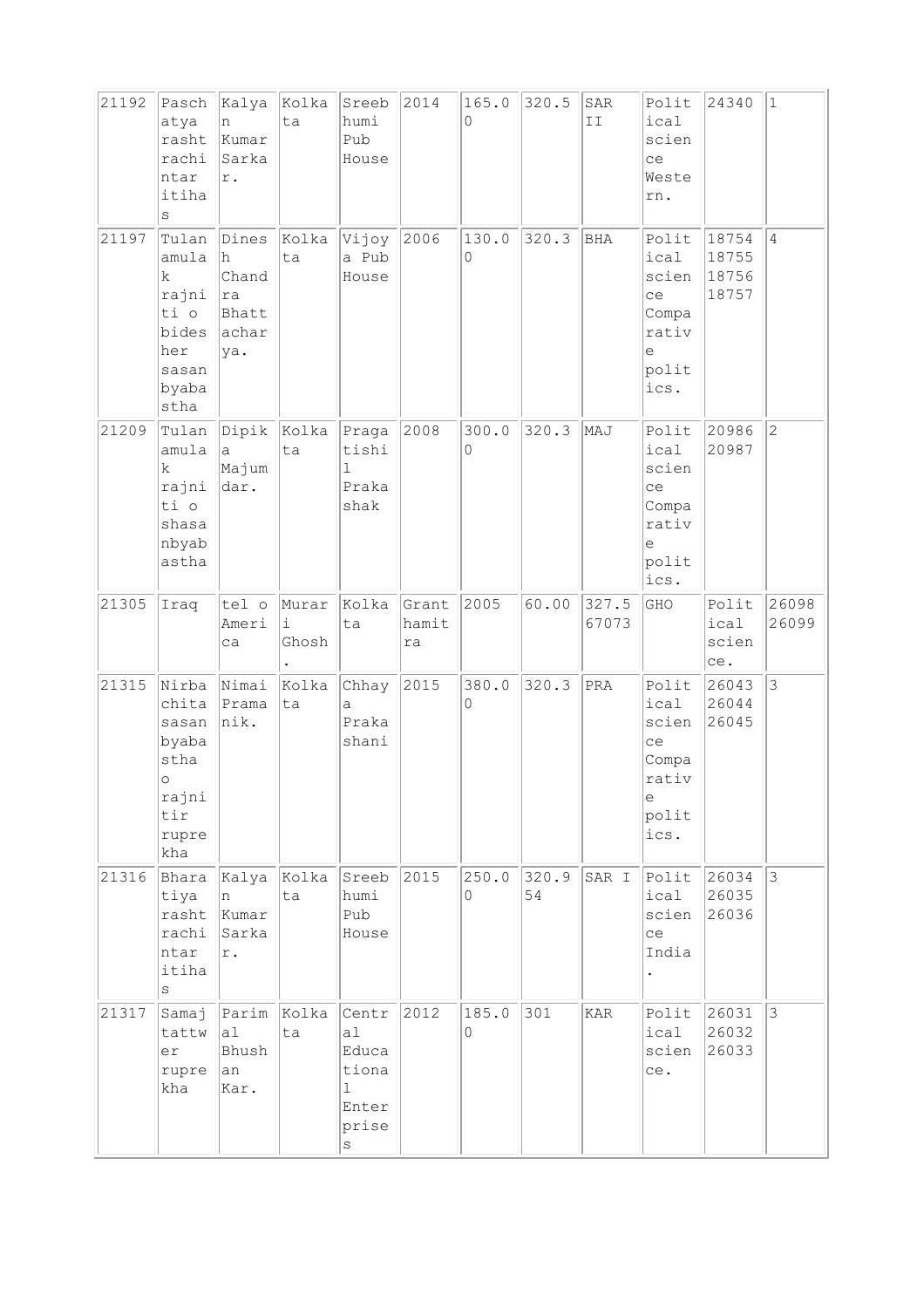| 21318 | India<br>n<br>gover<br>nment<br>and<br>polit<br>ics                     | Ghosh                              | Peu.          | New<br>Delhi                  | PHI<br>Learn<br>ing                       | 2012       | 350.0<br>$\Omega$ | 342.5<br>4            | GHO                           | Polit<br>ical<br>scien<br>ce<br>India                          | 26029<br>26030 |
|-------|-------------------------------------------------------------------------|------------------------------------|---------------|-------------------------------|-------------------------------------------|------------|-------------------|-----------------------|-------------------------------|----------------------------------------------------------------|----------------|
| 21319 | Adhun<br>ik<br>rasht<br>ratat<br>twer<br>itiha<br>$\rm s$               | Subha<br>S<br>Chand<br>ra<br>Some. | Kolka<br>ta   | Calcu<br>tta<br>Book<br>House | 2015                                      | 350.0<br>0 | 320.0<br>1        | SOM                   | Polit<br>ical<br>scien<br>ce. | 26046<br>26047<br>26048                                        | 3              |
| 21344 | Gramm<br>ar of<br>polit<br>ics                                          | Laski                              | Harol<br>d J. | New<br>Delhi                  | Surje<br>et<br>Publi<br>catio<br>ns       | 2007       | 225.0<br>0        | 320.0<br>$\mathbf{1}$ | LAS                           | Polit<br>ical<br>scien<br>ce.                                  | 19658          |
| 21364 | Probl<br>ems<br>of<br>polit<br>ical<br>philo<br>sophy                   | Rapha<br>el                        | DD.           | Hamps<br>hire                 | Palgr<br>ave                              | 2011       | 595.0<br>0        | 320.0<br>1            | <b>RAP</b>                    | Polit<br>ical<br>scien<br>ce.                                  | 26026          |
| 21367 | Rural<br>polit<br>ics<br>in<br>India                                    | Roy                                | Dayab<br>ati. | New<br>Delhi                  | CUP                                       | 2014       | 895.0<br>0        | 320.8<br>40954<br>14  | ROY                           | Polit<br>ical<br>scien<br>ce<br>West<br>Benga<br>$\mathbf 1$ . | 26028          |
| 21368 | India<br>n<br>polit  yya<br>ical<br>thoug<br>ht<br>and<br>movem<br>ents | Bhatt<br>achar                     | Harih<br>ar.  | Kolka<br>ta                   | K P<br>Bagch<br>i and<br>Co               | 2007       | 500.0<br>0        | 320.9<br>54           | <b>BHA</b>                    | Polit<br>ical<br>scien<br>ce<br>India                          | 26022          |
| 21369 | l On<br>democ<br>racy<br>and<br>progr<br>$\mathop{\rm ess}\nolimits$    | Sau                                | Ranji<br>t.   | Kolka<br>ta                   | K P<br>Bagch<br>i &<br>$\mathbb{C} \circ$ | 2007       | 495.0<br>0        | 321.8                 | SAU                           | Polit<br>ical<br>scien<br>ce<br>Democ<br>racy.                 | 26023          |
| 21370 | The<br>Ideal<br>of<br>India                                             | Sau                                | Ranji<br>t.   | Kolka<br>ta                   | K P<br>Bagch<br>$i \&$<br>Co              | 2001       | 380.0<br>$\circ$  | 320.9<br>54           | SAU                           | Polit<br>ical<br>scien<br>ce<br>India                          | 26024          |